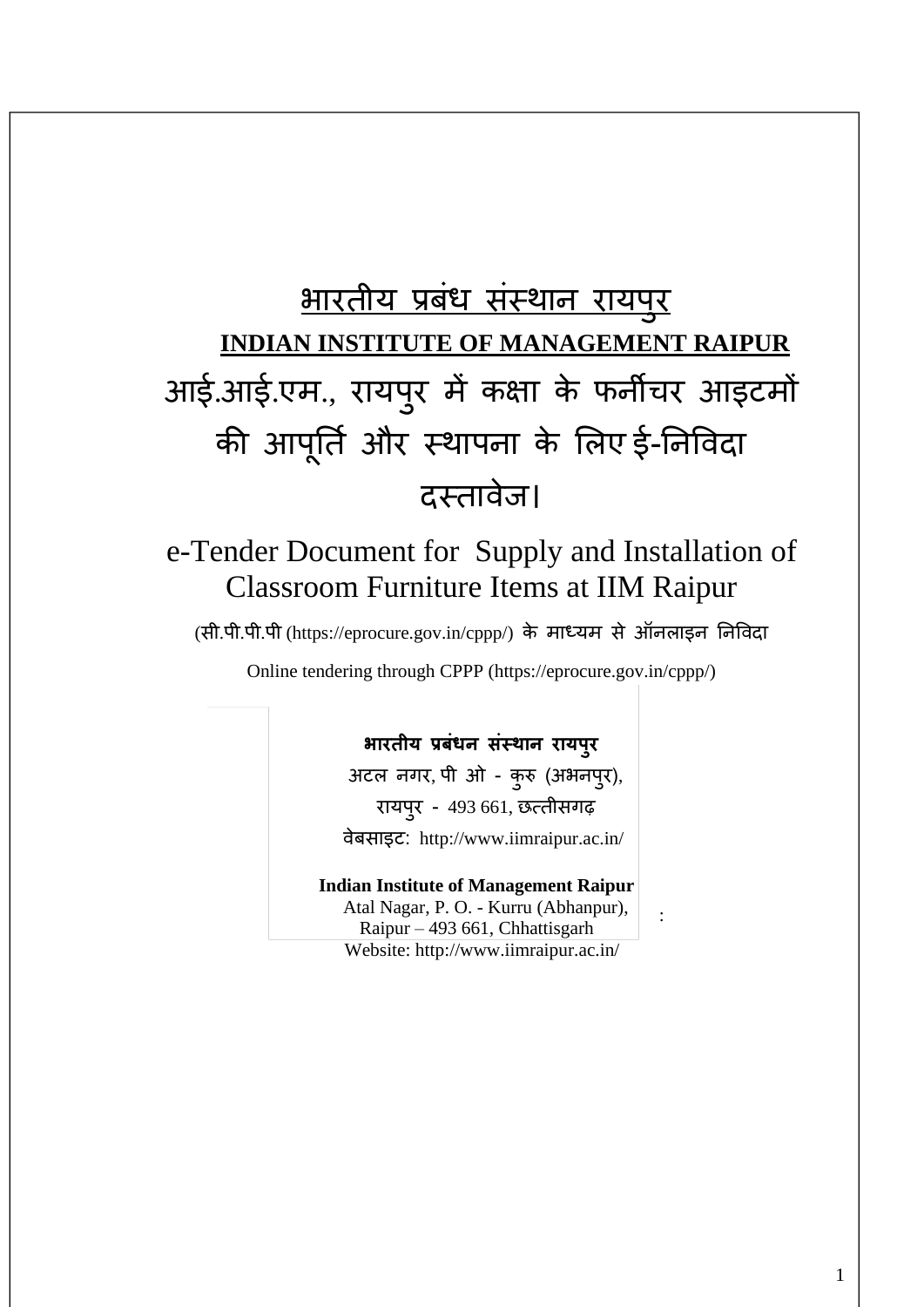## <u>विषय-सूची</u>

## Contents

| $S$ No | <b>Item</b>                                                                                                                                                                                                                                                                                                                                                                                                                                                          | Page No                                                                                                                    |
|--------|----------------------------------------------------------------------------------------------------------------------------------------------------------------------------------------------------------------------------------------------------------------------------------------------------------------------------------------------------------------------------------------------------------------------------------------------------------------------|----------------------------------------------------------------------------------------------------------------------------|
| 1.     | Notice Inviting Tender                                                                                                                                                                                                                                                                                                                                                                                                                                               | $03-04$                                                                                                                    |
| 2.     | PART-1 TECHNICAL BID<br>Terms & Conditions<br>$\blacktriangleright$<br>Eligibility Criteria<br>➤<br>Annexure-I (Tender fee & EMD details)<br>➤<br><b>Annexure-II</b> (Self Declaration)<br>➤<br>Annexure-IV (Declaration for non-blacklisted)<br>➤<br>Annexure-VI (Turn-over details)<br>≻<br>Annexure-V (Work order details)<br>➤<br>Annexure-VII (Schedule of quantity)<br>➤<br>Annexure-III (Agency detail)<br>➤<br><b>Instructions for Online Bid Submission</b> | $05-09$<br>$10 - 11$<br>$12 - 12$<br>$13 - 13$<br>$14 - 14$<br>$15 - 15$<br>$16-16$<br>$17 - 21$<br>$22 - 22$<br>$23 - 25$ |
| 3.     | PART-2_FINANCIAL BID (BOQ or Price bid)                                                                                                                                                                                                                                                                                                                                                                                                                              | $26 - 27$                                                                                                                  |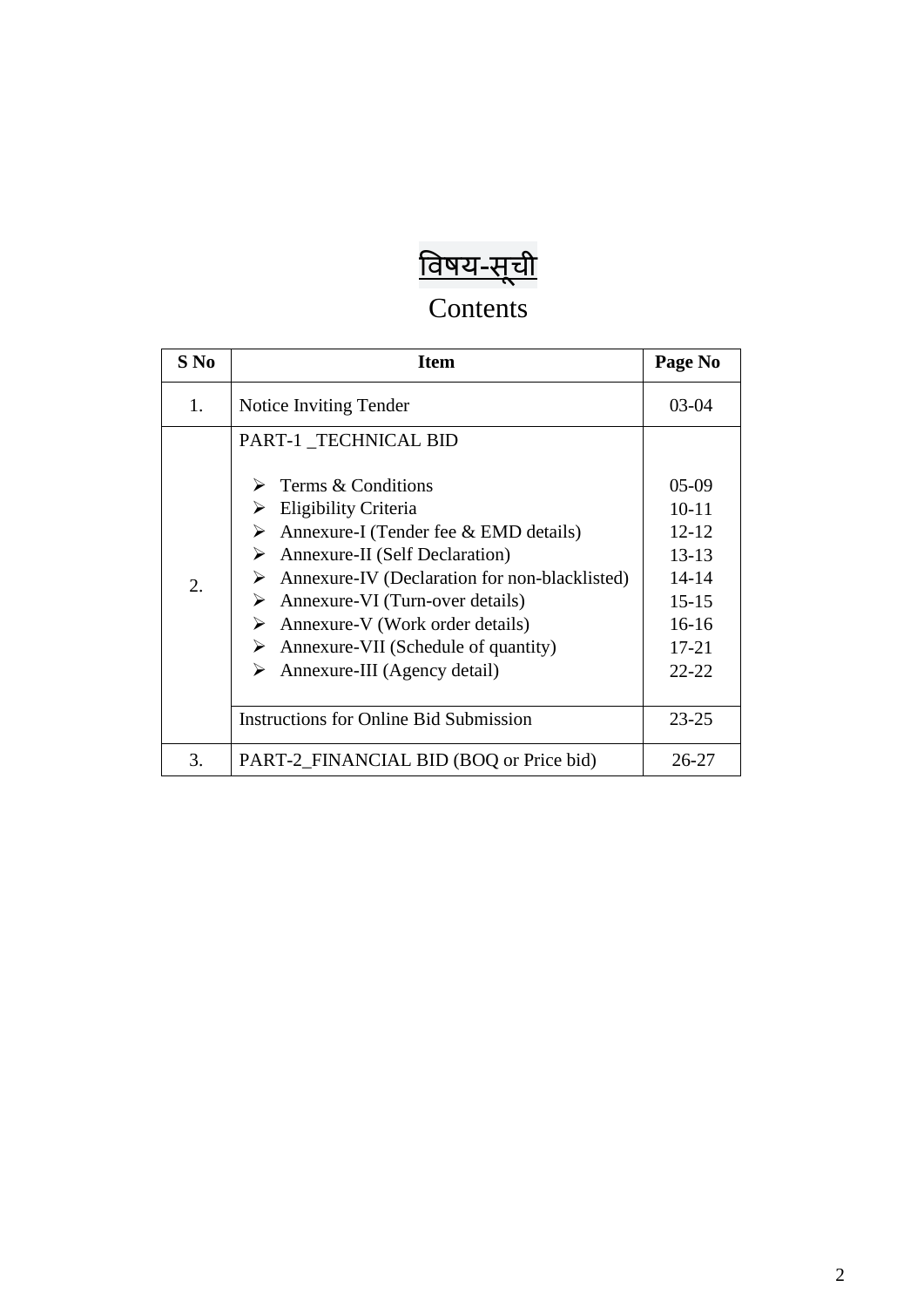## र्नविदा आमंत्रित सू चना **NOTICE INVITING TENDER**

आई.आई.एम., रायपुर में कक्षा के फर्नीचरो की आपूर्ति और स्थापना के लिए दो बोली प्रणाली- तकनीकी बोली (भाग-I) और वित्तीय बोली (भाग- II) के तहत प्रतिष्ठित और अनुभवी एजेंसियों से आई.आई.एम., रायपुर ई-टेंडर (CPP पोर्टल के माध्यम से ऑनलाइन निविदा) आमंत्रित करता है।

IIM Raipur invites e-tender (online tender through CPP Portal) from reputed and experienced agencies under two bid system Technical Bid (Part-I) & Financial Bid (Part-II) for supply and installation of classroom furniture items at IIM Raipur.

अनुसूची और निविदा के अन्य विवरण निम्नानुसार हैं:

The schedule and other details of Tender are as under:

| <b>Tender Name</b>                             | Supply and Installation of classroom furniture Items                                                                          |
|------------------------------------------------|-------------------------------------------------------------------------------------------------------------------------------|
| Tender No.                                     | IIMR/Tender/2020/08, Dt.14.02.2020                                                                                            |
| <b>Published Date</b>                          | 14.02.2020                                                                                                                    |
| Bid Document download start date               | 14.02.2020                                                                                                                    |
| Bid Document download end date                 | 05.03.2020 at 03:30 PM                                                                                                        |
| Last date & time for receipt of Bid            | 05.03.2020 at 03:30 PM                                                                                                        |
| Site visit including pre-bid query (if<br>any) | From dt. 17.02.2020 to 28.02.2020 (Time 10:00 am<br>to 04:30 pm) in working days only                                         |
| Date of Opening of Technical Bid               | 06.03.2020 at 03:35 PM                                                                                                        |
| Date of Opening of Financial Bid               | To be intimated later                                                                                                         |
| Tender Fee (Non-refundable)                    | Rs.1,500/- (Rupees Fifteen Hundred only) plus<br>18 % GST                                                                     |
| <b>EMD</b> (Earnest Money Deposit)             | Rs.3,00,000/- (Rupees Three Lakh Only)                                                                                        |
| Performance Bank Guarantee                     | 10 % of the total order value which will be valid<br>for 60 days beyond the expiry period of warranty<br>$(03 \text{ years})$ |
| Location of the work                           | IIM Raipur, Atal Nagar, P. O. - Kurru<br>(Abhanpur), Raipur - 493 661, Chhattisgarh                                           |
| Completion period                              | Within 30 days from date of Work Order                                                                                        |
| <b>Contact Person Name</b>                     | Mr. Ashwani Bhardwaj (Sr.SPO):<br>9179858388,0771-2474-705                                                                    |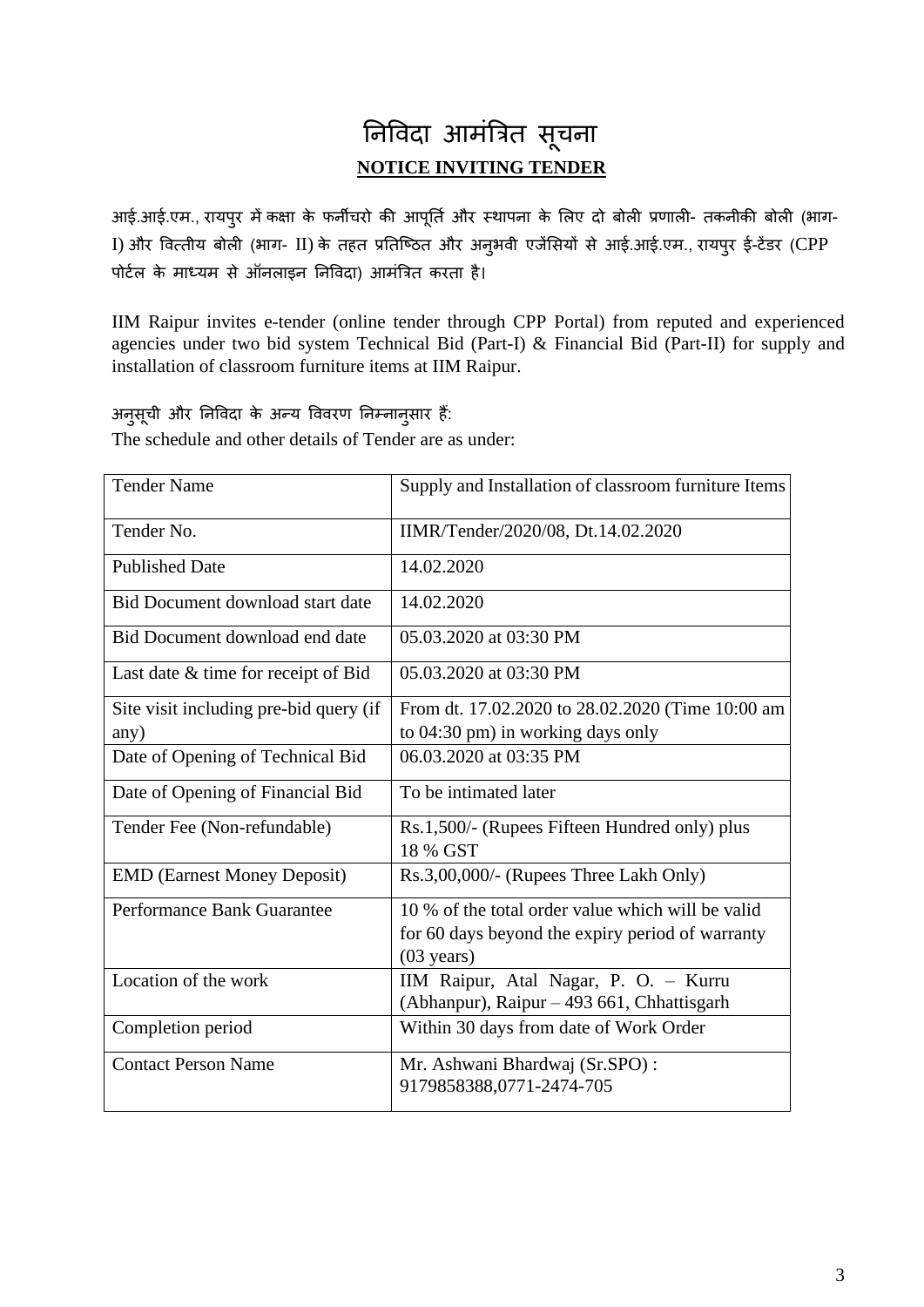This tender document containing eligibility criteria, scope of work, terms and conditions, specification and other documents, can be seen/downloaded at/from the Central Public Procurement (CPP) Portal https://eprocure.gov.in or Indian Institute of Management Raipur website[:](http://www.iimu.ac.in/) [www.iimraipur.ac.in](http://www.iimraipur.ac.in/) .

This tender is required to be uploaded on the website [https://eprocure.gov.in](https://eprocure.gov.in/) [a](https://eprocure.gov.in/)nd no-where else as it will be opened online at this site only.

The tenderer shall deposit tender processing fees of Rs.1500/- (Rupees Fifteen Hundred Only) plus 18 % GST and Earnest Money of Rs.3,00,000/- (Rupees Three Lakh Only) through Demand Draft drawn in favour of "**Indian Institute of Management Raipur**" payable at Raipur through a scheduled bank only.

The tenderer shall sign and stamp each page of this tender document as taken of having read, understood and comply with tender, the terms and conditions contained herein.

**Manual bid/tender will not be accepted under any circumstances. Incomplete bid/documents shall be rejected without giving any reason.** 

**Chief Administrative Officer**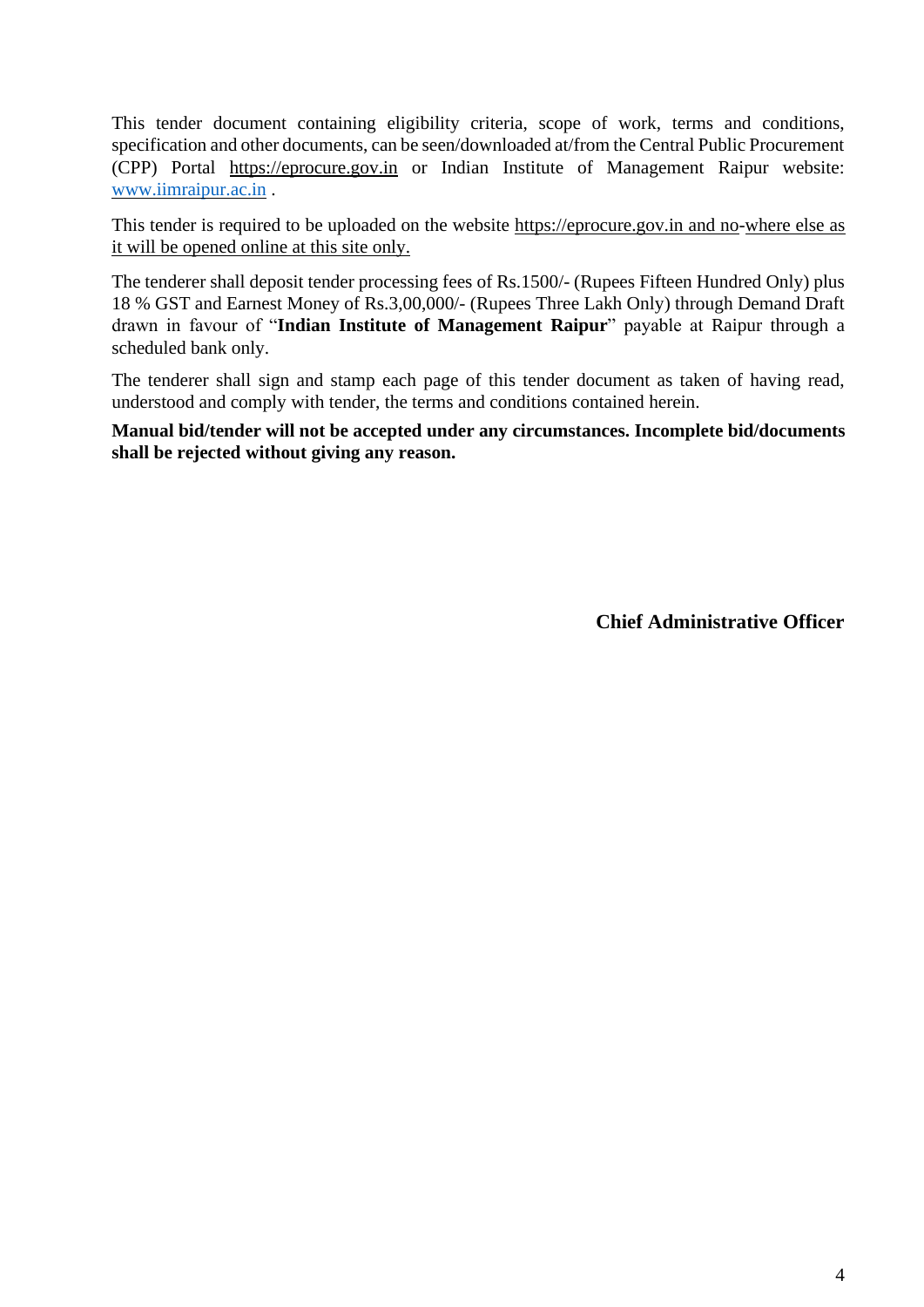## भाग -1: तकनीकी बोिी **PART-I: TECHNICAL BID**

## **Supply and Installation of Furniture items at IIM Raipur**  आई.आई.एम.**,** रायप ुर में फनीचर की आप ू र्ति और स्थापना

#### **Terms and Conditions of Contract**

- 1. *Preparation and submission of Tender:* The tender should be submitted in two parts i.e. Technical Bid and Financial Bid. For submission of bids, all interest bidders have to register online on e-procurement portal. After registration, bidders shall submit their Technical Bid and Financial Bid documents online on [http://eprocure.gov.in](http://eprocure.gov.in/) duly signed and sealed on each page of Tender. For details, kindly see page 21-23 of the tender: Instructions of Online Bid Submission.
- 2. *Earnest Money Deposit (EMD):* The tenderer shall deposit Earnest Money of Rs.3,00,000/- (Rupees Three Lakh Only) through Demand Draft drawn in favour of **"**Indian Institute of Management Raipur" payable at Raipur**"**. The Earnest money deposit will be refunded to the tenderers whose offers have not been accepted. Earnest Money Deposit of the tenderer whose offer is accepted will be kept uptill the time, the Bank Guarantee is not received.
- 3. **Bank Guarantee:** The successful tenderer will have to deposit a Bank Guarantee of 10 % of the total order value in favour of "Indian Institute of Management Raipur" payable at Raipur drawn on any Nationalized Bank/Scheduled Bank and valid for 60 days beyond the expiry period of warranty (03 years).
- 4. In the event of bidder backing out before actual award or execution of agreement, IIMR will have right to forfeit the EMD. In case the successful tenderer declines the offer of contract, for whatsoever reason(s) his EMD will be forfeited.
- 8. Intending tenderers are advised to inspect and examine the site and its surroundings and satisfy themselves before submitting their tenders to the nature of the site / location before submitting bid. The nature of the site / location, the means of access to the site, the accommodation they may require and in general shall themselves obtain all necessary information as to risks, contingencies and other circumstance which may influence or effect their tender. A tenderer shall be deemed to have full knowledge of the site whether he inspects it or not and no extra charges consequent on any misunderstanding or otherwise shall be allowed. Submission of tender by a tenderer implies that he has read this notice and all other contract documents has made himself aware of the scope and specifications of the work do be done.
- 9. The IIMR will not provide any residential space for accommodation to the Agency. The agency has to make its own arrangement for the residential accommodation to the deployed staff.
- 10. The IIMR is not bound to award contract at the lowest price received in the Tender and reserves the right to decide on fair and reasonable price of the services tendered for any counter offer the same to the bidders. All other terms and conditions of the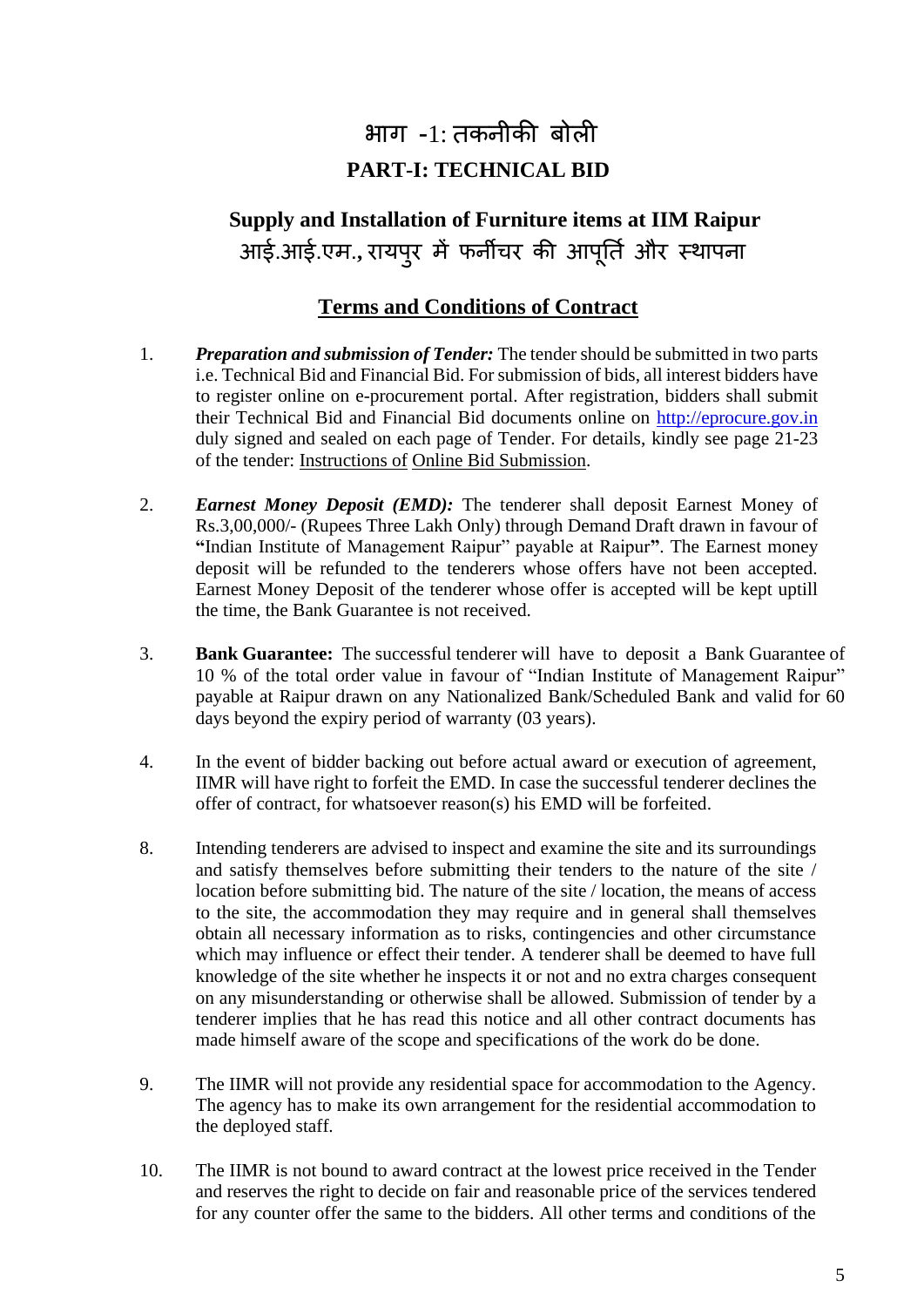tender shall remain operative even if a counteroffer rate is offered to the bidders. IIMR reserves the right to negotiate with first lowest bidder to arrive at the fair and reasonable price. In case of first lowest is more than one, then it would be at the discretion of the IIMR.

- 11. **Sub-Contracting**: The contractor shall not assign, sub-contract or sub-let the whole or any part of the contract if any manner. In case of an unavoidable circumstance, the contractor shall be able to do it with the approval of the Institute. However, the job shall be sublet only to the party approved by the Institute.
- 12. The contractor and his employees shall comply with all norms stipulated by the Institute such as Gate Passes, Checking, Maintenance of Cleanliness, Discipline & Decency at and around the work site, Safety Precautions and Safety Regulations.
- 13. **Misconduct:** The conduct/characters/antecedents and proper bonafide of the workers shall be the sole responsibility of the contractor. However, the contractor should provide the necessary details of all its employees to the Institute. All the employees should be police verified.
- 14. The persons employed by the contractor will be the employees of the contractor and the IIMR shall have nothing to do with their employment or non-employment. Under no circumstances any liability in respect of matters connected with their employment shall be held against the IIMR and the personnel employed by the contractor shall have no right whatsoever to claim employment or other rights from the IIMR.
- 15. There should be no case pending with the police against the Proprietor/Firm/Partner or the Company (Agency) and the firm should not be blacklisted. An undertaking to this effect on firm letterhead should be attached.
- 16. None of the employees of the contractor shall enter into any kind of private work within the campus of the IIMR Non-compliance with this provision will be deemed to be violative of the contract inviting penal action/cancellation of contract.
- 17. The contractor shall ensure that the personnel deployed by it are disciplined and do not participate in any activity prejudicial to the interest of the IIMR / Govt. of India / any State or any Union Territory.
- 18. The staff (not below the age of 18 years) employed by the contractor shall have to be medically fit and kept neat and clean. The contractor shall not employ young children as prohibited under the law/rules/regulations. A record of this will be maintained by the Contractor.
- 24. **Interpretation**: All the terms and conditions of contract shall be read in conjunction with all other documents forming part of this contract. Notwithstanding the subdivisions of the documents into these separate sections, every part of which shall be deemed to be supplementary to and complimentary of every part and shall be read with and into the contract.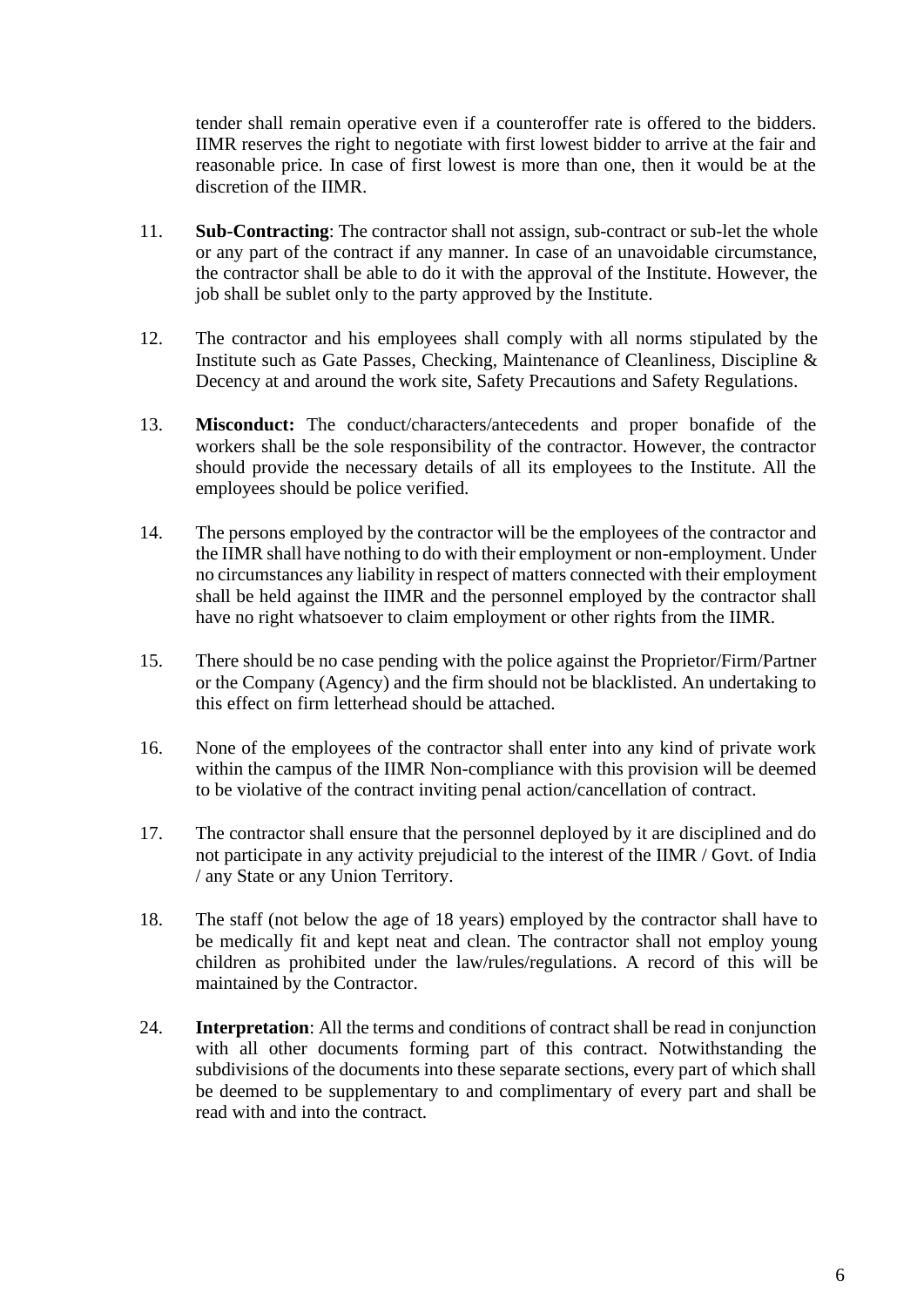- 25. **Validity:** The quoted rates must be valid for a period for 180 days from the date of closing of the tender. The overall offer for the assignment and bidder(s) quoted price shall remain unchanged during the period of validity. If the bidder quoted the validity shorter than the required period, the same will be treated as unresponsive and it may be rejected.
- 26. In case the tenderer withdraws, modifies or change his offer during the validity period, bid is liable to be rejected and the earnest money deposit shall be forfeited without assigning any reason thereof. The tenderer should also be ready to extend the validity, if required, without changing any terms, conditions etc. of their original tender.
- 27. Anyone or more the following action / commission / omission are likely to cause summary rejection of tender: Any BID/EMD received late without conclusive proof that it was delivered before the specified closing time. Any conditional bid or bid offering rebate. Any bid in which rates have not been quoted in accordance with specified formats / details as specified in the Bid Documents. Any effort by a bidder to influence the IIMR in the bid evaluation, bid comparison or contract award decision.
- 28. Authority of person signing document: A person signing the tender form or any documents forming part of the contract on behalf of another shall be deemed to warranty, that he has authority to bind such other and if, on enquiry, it appears that the person so, signing had no authority to do so, IIMR may without prejudice to other civil and criminal remedies cancel contract and held the signatory liable for all cost and damages.
- 31. **Access to SITE:** The contractor shall allow unhindered access to the Institute and/or any other party or person, engaged by the Institute to work at the same site and/or to check/regulate/watch/guard/measure/inspect, solely or jointly with the contractor.
- 32. **Safety and Security:** Contractor shall abide by the safety code provisions as per safety code framed from time to time by the government.
- 33. **Work at Risk and Cost:** The institute reserves the right to get the whole or part of the work executed by some other agency at the risk and cost of the contractor if it is found that the quality and/or the progress in respect of whole or part of the work is not satisfactory.
- 34. **Payment of Bills:** The payment for services under this agreement/PO/WO shall be made on satisfactory completion of job contract services, through NEFT/RTGS/IMPS (online transfer). The final payment shall, however, be made only after adjusting all the dues / claims of the IIMR. Income Tax (TDS) as applicable at current prevailing rate will be deducted at source.
- 35. **FORCE MAJURE:** If at any time, during the continuance of this contract, the performance in whole or in part by either party, of any obligation under this contract, shall be prevented or delayed by reason of any floods, explosions, epidemics, quarantine restriction or act of God (hereinafter referred to as events), provided notice of happenings of any such eventuality is given by either party to the other within 7 days from the date of occurrence thereof, neither party shall be due to reason of such event be entitled to terminate this contract nor shall either party have any such claim for damages against the other in respect of such non-performance or delay in performance. The operation of contract shall be resumed as soon as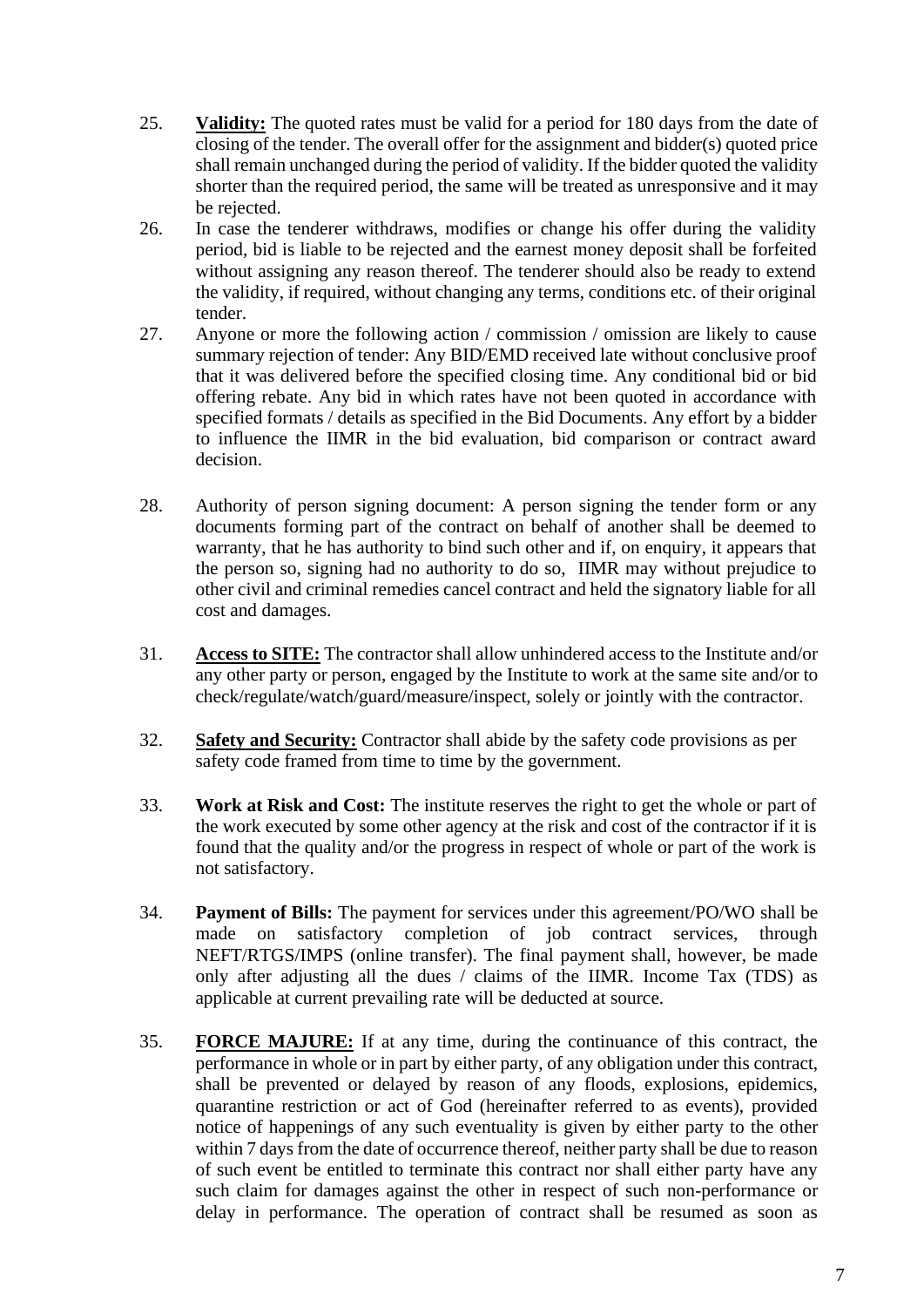practicable after such event may come to an end or cease to exist and the decision of the IIMR as to whether the operation have been so resumed or not shall be final and conclusive, provided further that if the performance in whole or in part of any obligation under his contract is prevented or delayed by reason of any such event for a period exceeding 90 days either party may at his option terminate the contract. Provided, also that if the contract is terminated under this clause, the IIMR shall be at liberty to take over from the Security Agency, the security personnel, vehicles & equipment deployed in the campus until a new security agency is appointed and commences the operation.

- 36. IIMR reserves the right to reject all or any tender in whole, or in part, without assigning any reasons thereof.
- 37. IIMR reserves the right to withdraw/relax/modify any of the terms and conditions mentioned in the tender document if it felt necessary in the benefit of the Institute.
- 38. The decision of the Director of IIMR will be final in all respect and will be acceptable to all the tenderers.

#### 39. **DISPUTE SETTLEMENT & APPOINTMENT OF ARBITRATOR:**

"All disputes or differences whatsoever arising between the parties out of or relating to the construction, meaning and operation or effect of the Tender and the resulting agreement or the breach thereof that cannot be settled by good faith and negotiations between the parties within 60 days of the commencement of negotiations shall be settled by referring the dispute at the Director, IIM Raipur, who may either himself decide the dispute as Arbitrator or appoint some other person as Arbitrator to adjudicate the same, who shall be unconnected with IIM Raipur. The proceedings will be governed by the provisions of the Arbitration & Conciliation Act 1996. By consent of parties the jurisdiction of all other courts are excluded and the courts at Raipur alone shall have jurisdiction. The language of the Arbitration shall be English. The venue of Arbitration proceedings shall be Raipur."

- 40. Procurement Rights: IIMR Reserves the right to conclude the purchase with entire or partial bill of material as mentioned in the price schedule.
- 41. IIM Raipur may issue corrigendum to tender documents before due date of Submission of bid. The bidder is required to read the tender documents in conjunction with the corrigendum, if any, issued by IIM Raipur. The bidder is not supposed to modify the tender document.
- 42. Sample of item may be asked by the Tender Committee from L-1 bidder only. Bidder must provide the sample within 5 to 10 days.

#### **43. Other Important Conditions: -**

- a) The bidder has to upload the relevant & readable files only as indicated in the tender documents. In case of any irrelevant or non-readable files, the bid may be rejected.
- b) IIM Raipur reserves the right to accept or reject any or all the tenders in part or in full or may cancel the tender, without assigning any reason thereof.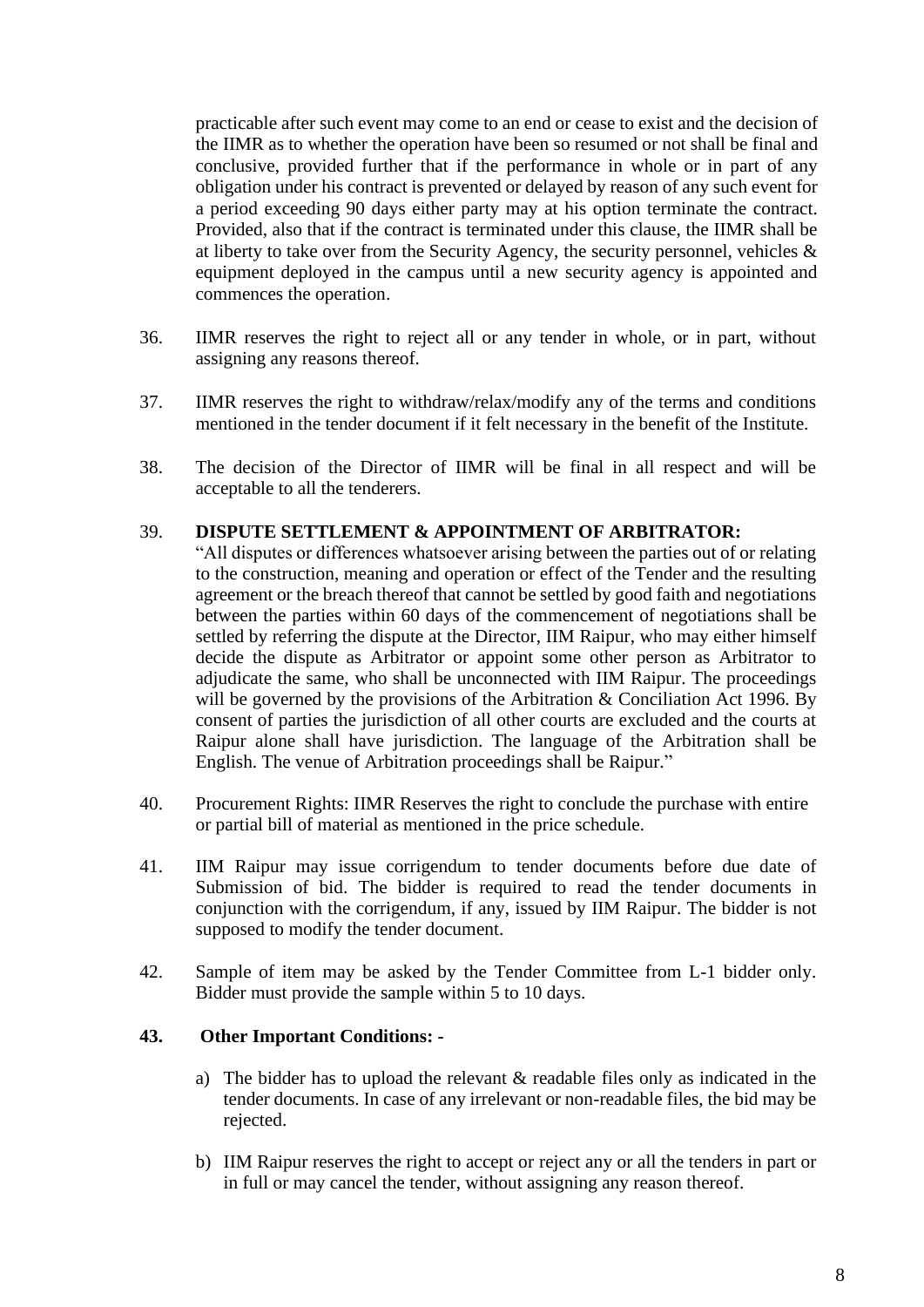- c) IIM Raipur reserves the right to relax / amend / withdraw any of the terms and conditions contained in the Tender Document without assigning any reason thereof. Any inquiry after submission of the quotation will not be entertained.
- d) IIM Raipur reserves the right to modify/change/delete/add any further terms and conditions prior to issue of purchase order.
- **e) IIM Raipur reserves the right to place repeat order upto 100% of the quantities within a period of 12 months from the date of successful completion of purchase order at the same rates and terms & conditions of work order/purchase order.**
- f) In case the bidders/successful bidder(s) are found in breach of any condition(s) at any stage of the tender, Earnest Money/Performance Security shall be forfeited.
- g) Conditional tenders will not be considered in any case.
- h) In case of doubt in material, the expenditure on testing of equipment will be borne by the tenderer.
- i) IIM Raipur shall not be responsible for any postal delay, non-receipt or nondelivery of the EMD & Tender Fee.
- j) IIM Raipur may issue corrigendum to tender documents before due date of Submission of bid. The bidder is required to read the tender documents in conjunction with the corrigendum, if any, issued by IIM Raipur. The bidder is not supposed to modify the tender document.

**Chief Administrative Officer**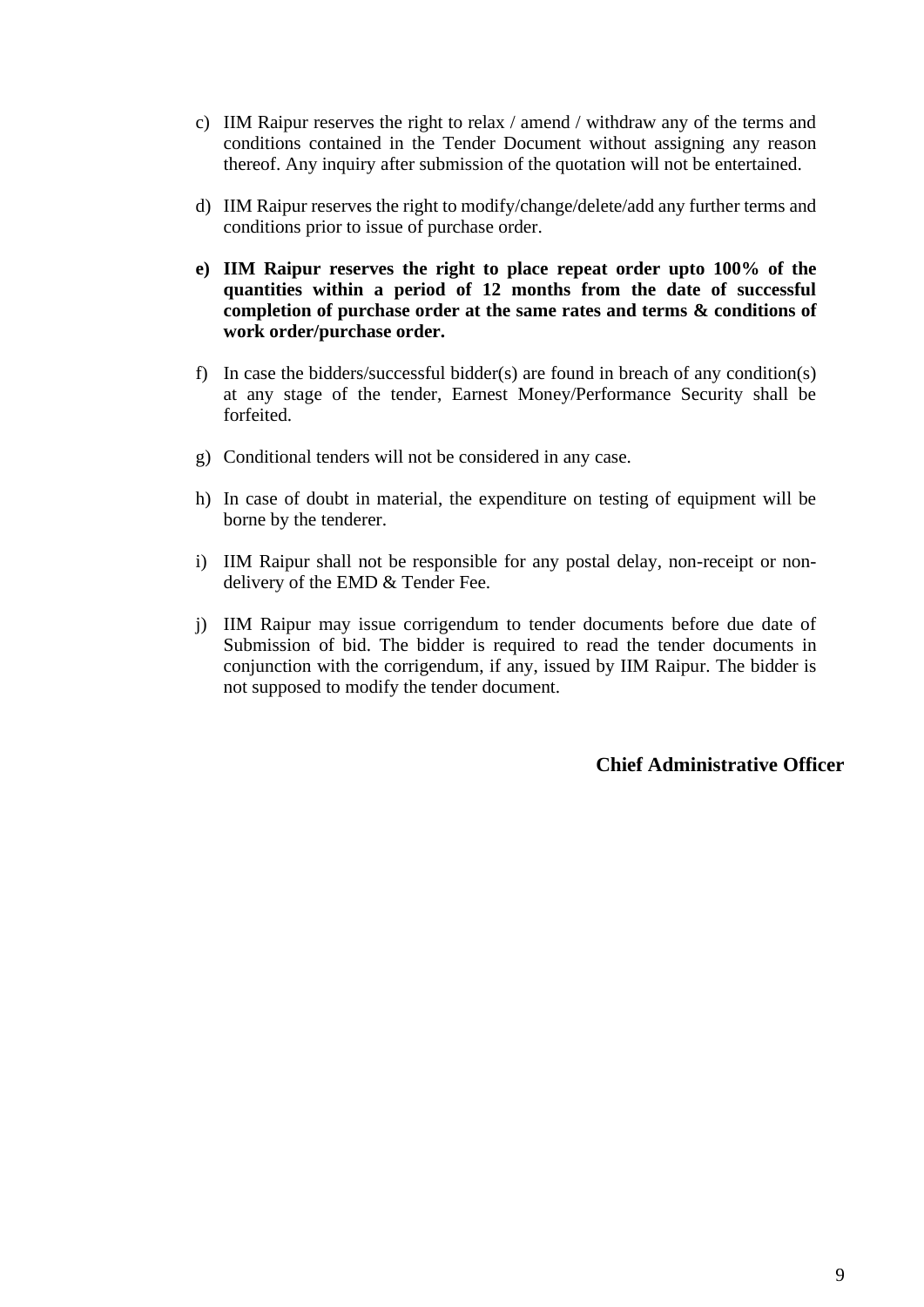#### **Eligibility Criteria**

### **Only those agencies which meet the following minimum criteria will be considered for opening of financial bid:**

- 1. The agency / firm shall submit the original EMD and tender fee in a sealed envelope super scribing this tender name & the name of the agency and must reach at IIMR before the last date & time for opening of Technical bid. A duly completed certificate to this effect is to be submitted as per the Annexure-I. DD will be made in favor of "Indian Institute of Management Raipur" payable at Raipur.
- 2. The agency/ firm should give self-declaration certificate for acceptance of all terms & conditions of tender documents. A duly completed certificate to this effect is to be submitted as per the Annexure-II.
- 3. The agency / firm / bidder must be OEM or Authorized representative of the concern in India. If an agent submit bid on behalf of the principle manufacturer / OEM in the same tender for the same item / product. There must be authorization letter for this tender reference issued by principal manufacturer / OEM (Authorization letter must enclose online in technical bid part to support on this).
- 4. Supplier Authorization Certificate- The agency/ firm/ bidder should be an authorized sales and service representative of the principle manufacturer / OEM. There must be authorization letter for this tender reference issued by principal manufacturer / OEM (Authorization letter must enclose online in technical bid part to support on this).
- 5. Manufacturer should have a valid factory license, EPF, ESIC for manufacturing, assembling and supply of furniture (License, EPF, ESIC number must enclose online in technical bid part to support on this).
- 6. The agency / firm / bidder must have a valid GST registration Certificate, BIFMA Membership Certificate, Green Guard / any Green Certification, ISO Certification (9001:2015, 14001:2015, 18001:2007) (All certificate must enclose online in technical bid part to support on this).
- 7. The agency/ firm / bidder should be neither blacklisted by any Government Dept., nor is any criminal case registered / pending against the firm or its owner / partners anywhere in India. A duly completed certificate to this effect is to be submitted as per Annexure-IV.
- 8. Experience: The agency/ firm / bidder should have successfully completed at least three  $(03)$  similar work of supply  $\&$  installation of furniture's satisfactorily, during last five financial years in IIMs / AIIMSs/ IITs/ IISERs/ NITs/ Central funded Institute / Autonomous Institute. Certificate on successful completion of three similar assignment should also attach online in Technical bid part.

The details of the same along with supporting document are to be submitted as per the Annexure-V along with performance certificate.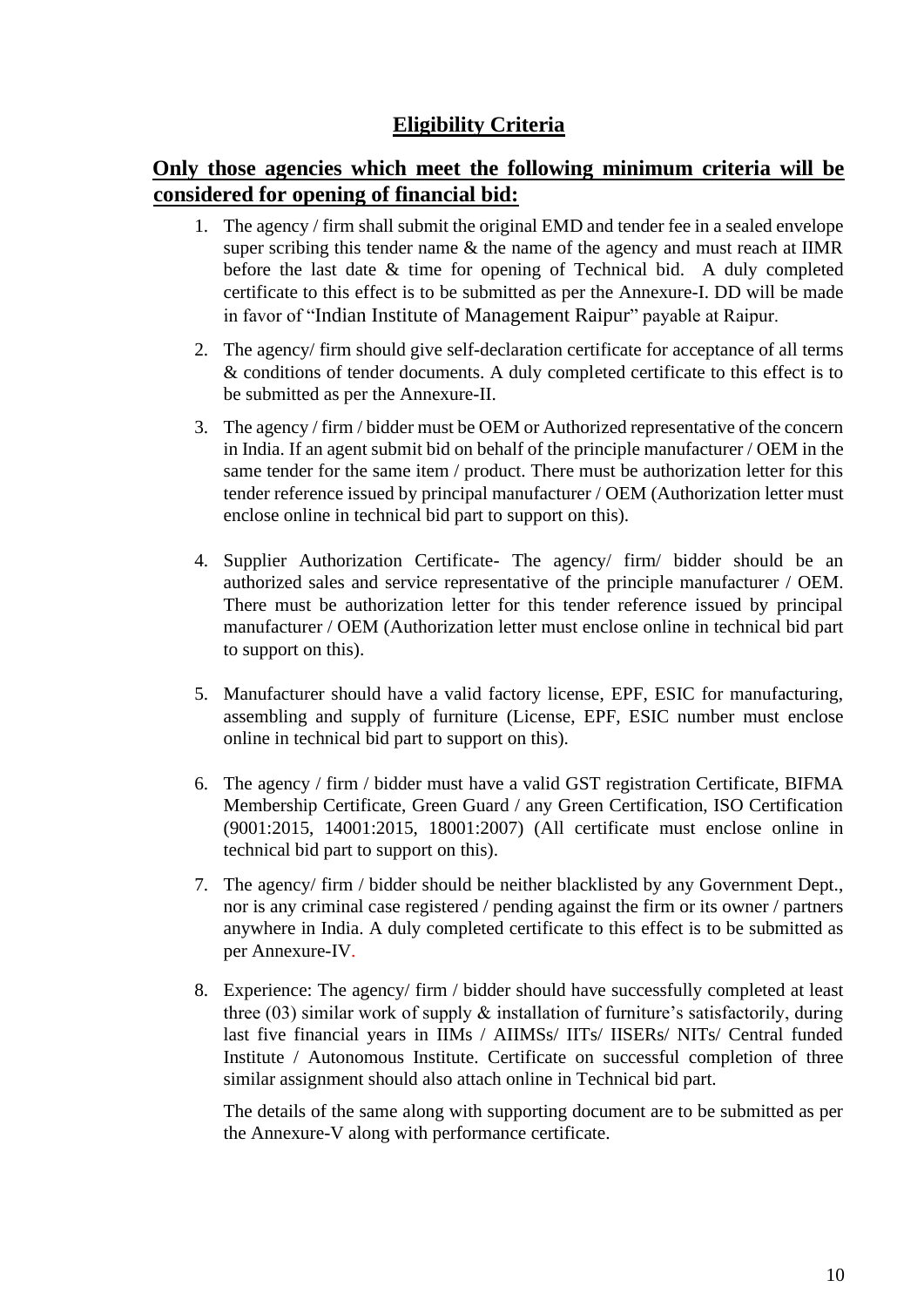9. The Annual Turnover of the bidder should be at least 4.50 Cr (Rupees four crore fifty lakh) per annuum during last three financial years. Copies of audited profit  $\&$ loss accounts statement are to be submitted as per the Annexure-VI.

Certified that all above information's are correct to the best of my/our information, knowledge and belief. All the attached relevant documents are duly signed, sealed and serially numbered.

Place :

Date : **(Signature of the bidder with seal)**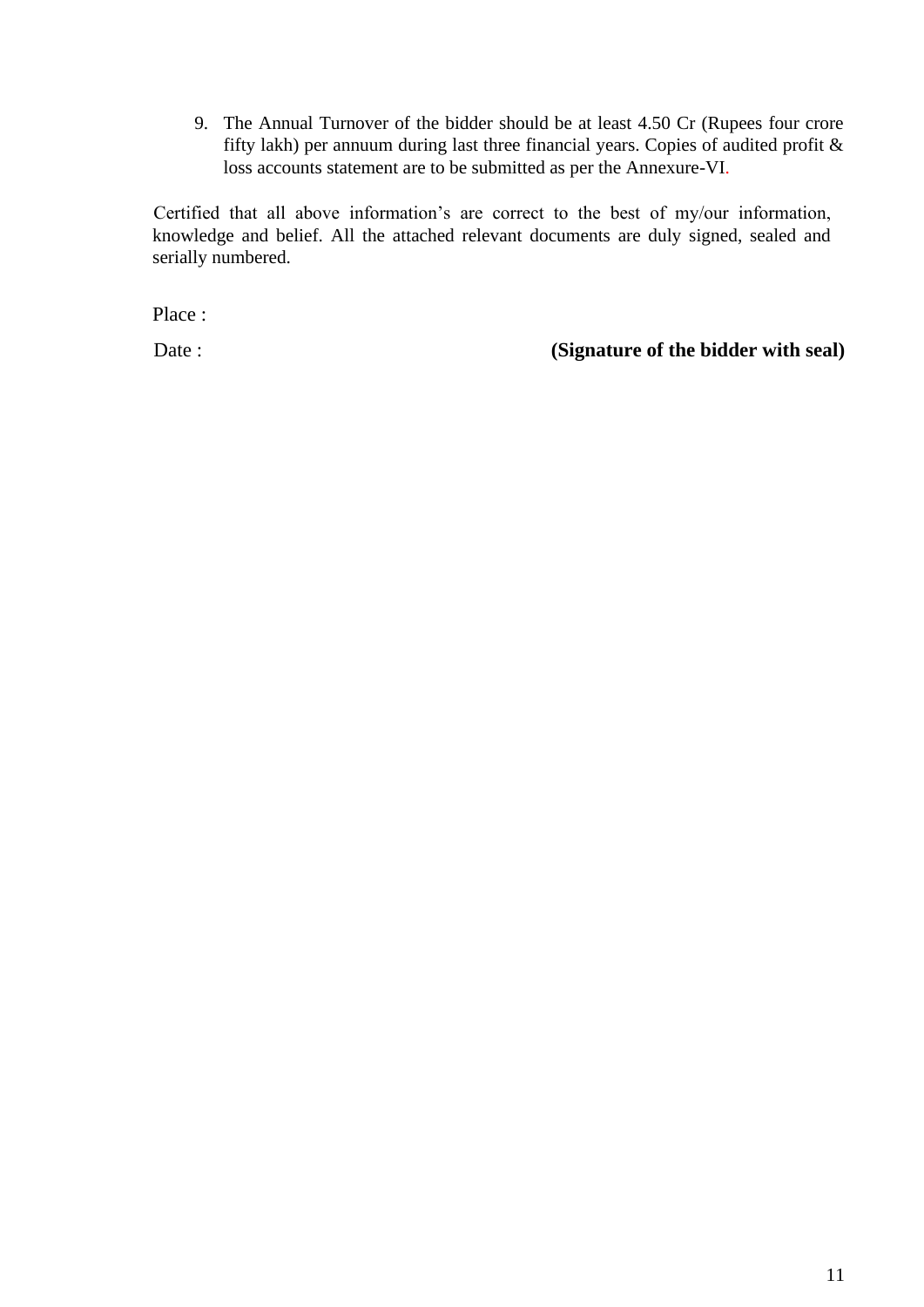#### **ANNEXURE – I**

To Chief Administrative Officer, Indian Institute of Management Raipur Atal Nagar,Kurru (Abhanpur), Raipur -493661

#### **Sub: - Tender Fee & EMD Details.**

Ref : - Tender No. IIMR/Tender/2019/08 Dated\_\_\_\_\_\_\_\_\_

(Notice Inviting Tender for Supply and Installation of Furniture Items at IIM Raipur)

Dear Sir,

The following DD in favour of IIM Raipur are enclosed herewith towards Tender Fee & EMD Detail of DD

| Detail of DD                  | Amount                               | DD No. & Date | <b>Bank Name</b> |
|-------------------------------|--------------------------------------|---------------|------------------|
| Tender Fee plus<br><b>GST</b> | Rs.1500/-<br>plus 18 %<br><b>GST</b> |               |                  |
| <b>EMD</b>                    | $Rs.3,00,000/$ -                     |               |                  |

Thanking you Yours faithfully, (Authorized Signatory with Seal)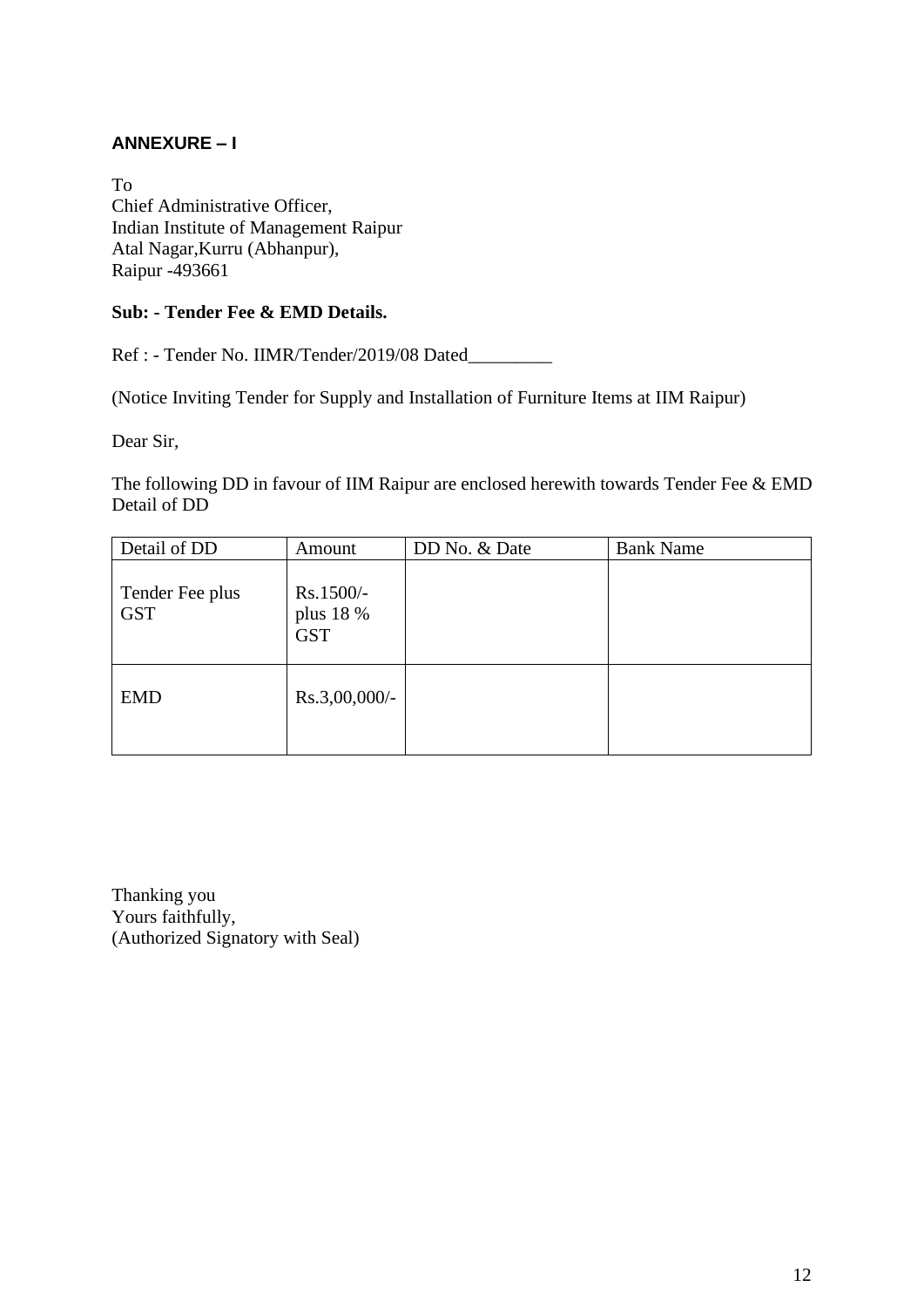#### **ANNEXURE – II**

To Chief Administrative Officer, Indian Institute of Management Raipur Atal Nagar,Kurru (Abhanpur), Raipur -493661

Sub: - Self Declaration Certificate

Ref : - Tender No. IIMR/Tender/2019/08 Dated\_\_\_\_\_\_\_\_\_\_\_

(Notice Inviting Tender for Supply and Installation of Furniture Items at IIM Raipur)

Dear Sir,

With reference to the above, I am/ We are offering our competitive bids for Notice Inviting Tender for Supply and Installation of Furniture Items, I / We hereby reconfirm and declare that I / We have carefully read, understood  $\&$  complying the above referred tender document including instructions, terms & conditions, specifications, schedule of quantities and all the contents stated therein.

I / We also confirm that the rates quoted by me / us are inclusive of all i.e. FOR IIM Raipur, free delivery, loading, unloading, labour, fixing, installation, GST etc.

Authorized Signatory with Seal

Name:

Designation:

Contact No.:

Email ID:

Mobile Number: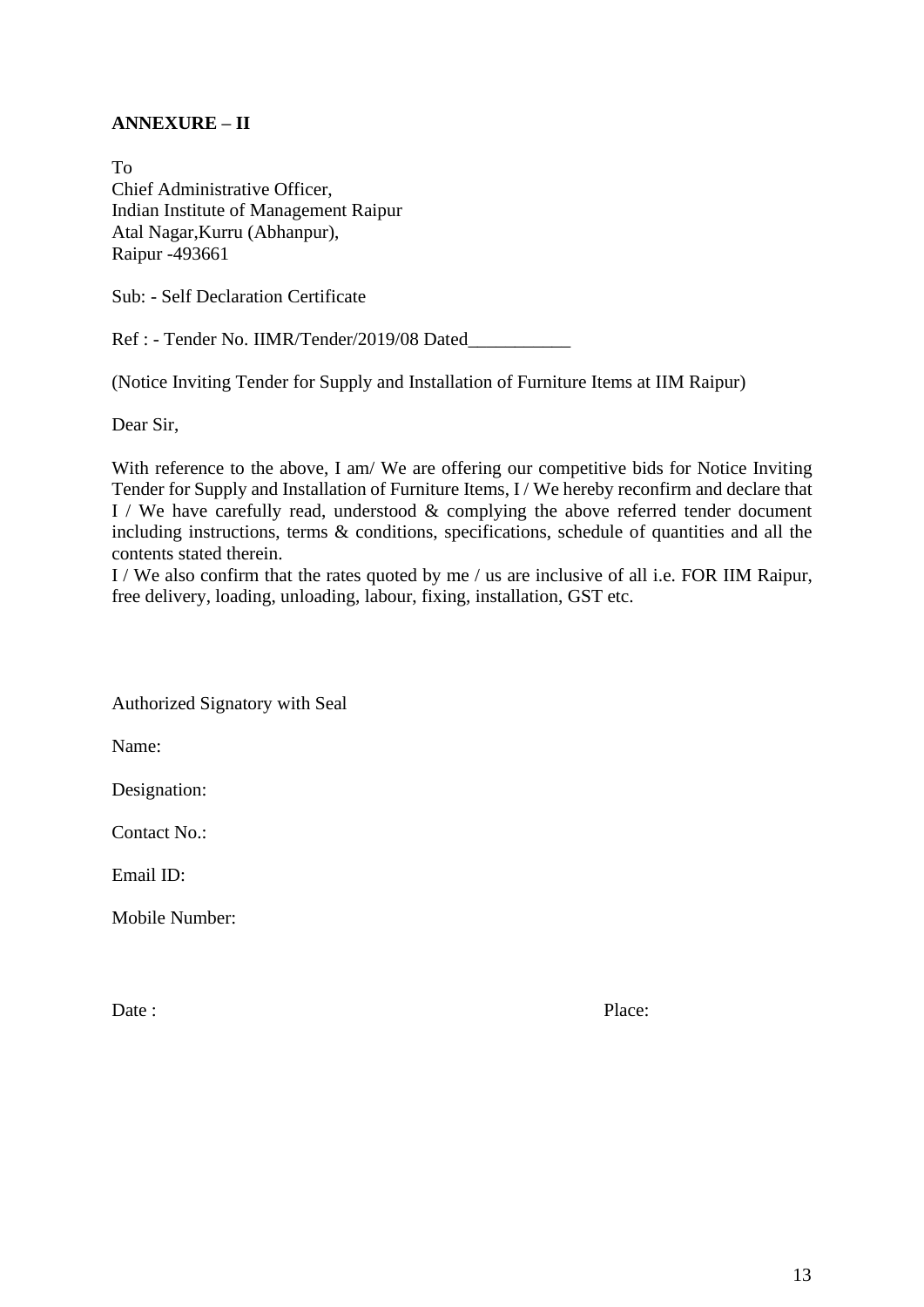#### **ANNEXURE – IV**

#### **CERTIFICATE (to be provided on letter head of the firm)**

I hereby certify that the above firm neither blacklisted by any Central/State Government/Public Undertaking/Institute nor is any criminal case registered / pending against the firm or its owner / partners anywhere in India.

I also certify that the above information is true and correct in any every respect and in any case at a later date it is found that any details provided above are incorrect, any contract given to the above firm may be summarily terminated and the firm blacklisted.

| <b>Authorized Signatory with Seal</b> |
|---------------------------------------|
| Name:                                 |
| Designation:                          |
| Contact No.:                          |
| Email ID:                             |
| <b>Mobile Number:</b>                 |
|                                       |
|                                       |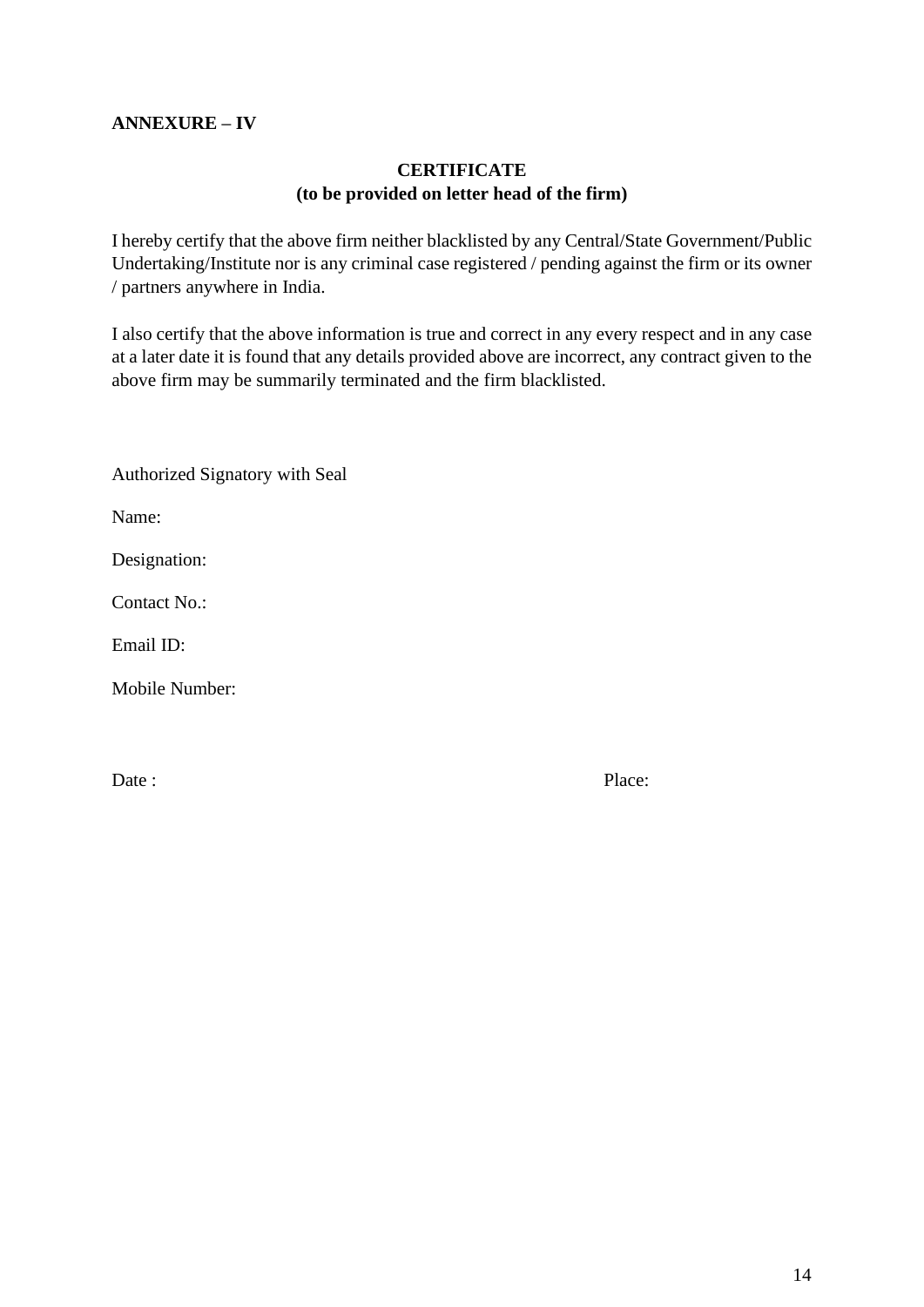#### **Annual Turnover Details**

| <b>Evaluation Criteria</b>                                                                | <b>Remark</b>            |                 |                                                        |
|-------------------------------------------------------------------------------------------|--------------------------|-----------------|--------------------------------------------------------|
| <b>Bidder's Annual Turnover</b>                                                           | <b>Financial</b><br>Year | Turnover in Rs. |                                                        |
| for last three financial years<br>(As per the audited profit &<br>loss account statement) | 2018-19                  |                 | <b>Audited profit</b>                                  |
|                                                                                           | 2017-18                  |                 | & loss account<br>statement are                        |
|                                                                                           | 2016-17                  |                 | to be attached<br>along with the<br><b>Annexure-VI</b> |

Authorized Signatory with Seal

Name:

Designation:

Contact No.:

Email ID:

Mobile Number: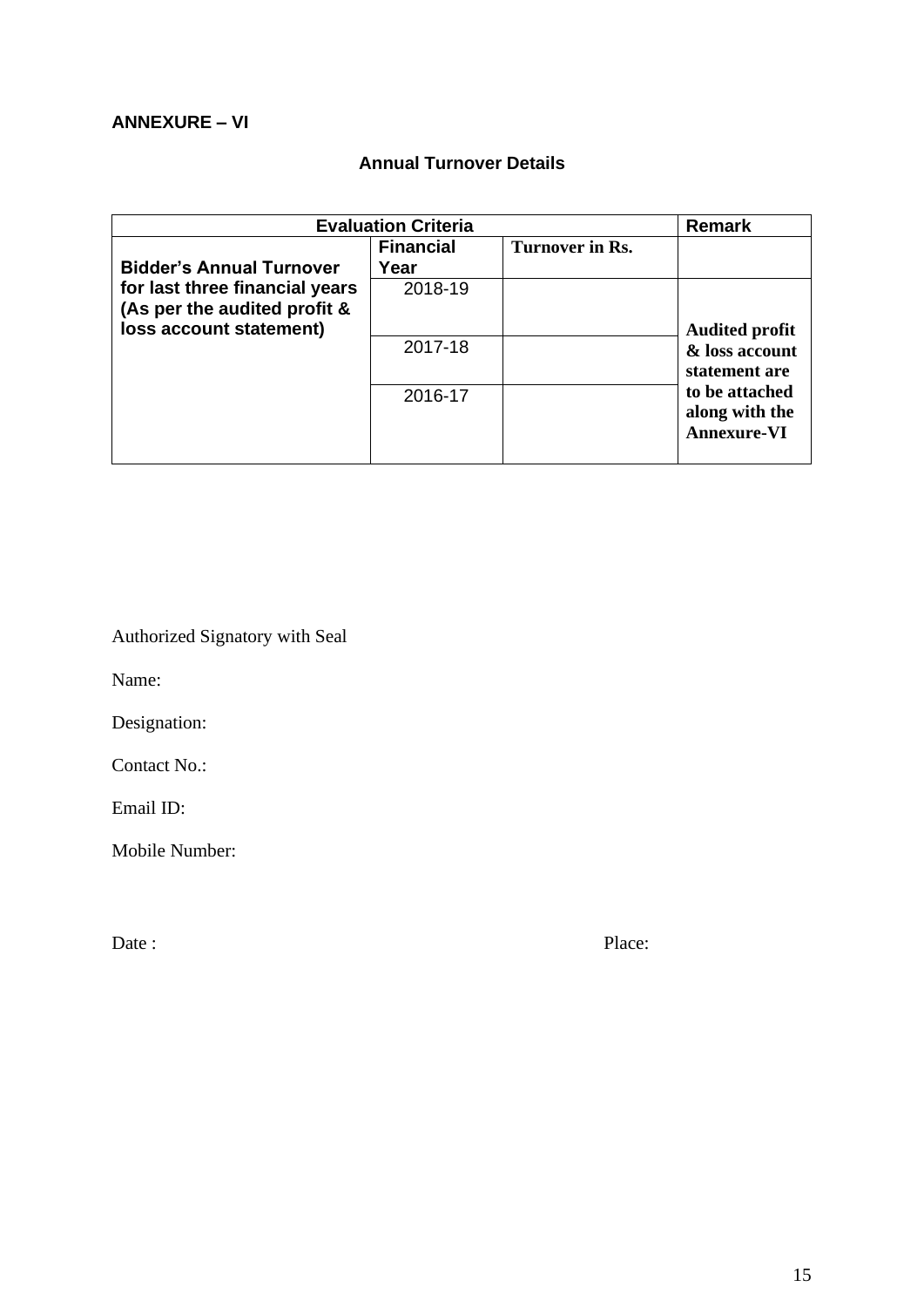#### **ANNEXURE – V**

#### **Work Order Details: -**

| S.<br>No. | <b>Evaluation</b><br><b>Criteria</b>                                                       | <b>Name of the Client</b> | Order No.<br>& Date /Ref.No | <b>Amount</b> | <b>Remark</b>                                    |
|-----------|--------------------------------------------------------------------------------------------|---------------------------|-----------------------------|---------------|--------------------------------------------------|
| 1.        | <b>List of Purchase</b><br>Order / Work<br>Order where the                                 | 1.                        |                             |               | <b>Supporting</b>                                |
|           | similar<br>type of<br>Work<br>executed<br>by you during the<br>financial<br>$last \quad 5$ | 2.                        |                             |               | documents<br>are to be<br>attached<br>along with |
|           | years.                                                                                     | 3.                        |                             |               | the<br>Annexure-<br>v                            |
|           |                                                                                            | 4.                        |                             |               |                                                  |

Authorized Signatory with Seal

Name:

Designation:

Contact No.:

Email ID:

Mobile Number: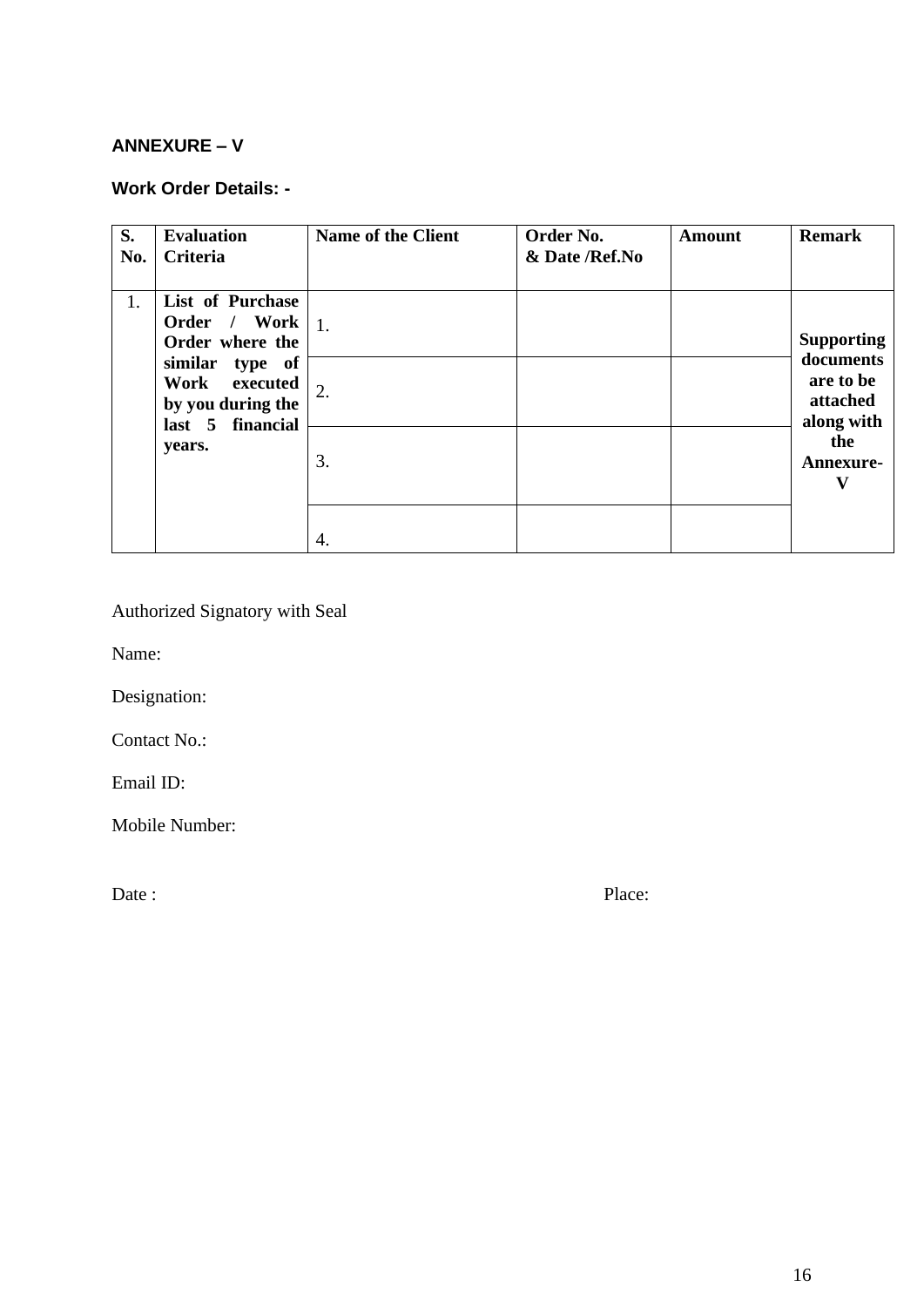#### **ANNEXURE – VII**

#### Sl. Item Name Minimum Specification of Picture/Image Quantity items 1. Class-Table Providing, joining, fixing and placing nna Trom<br>Naong pong in **series**, desk made up of Wood Total 360 seating based Partical board ISI mark. Location: Structure made up of <u>no oo</u>  $0000$ Academic block (90 seating <mark>ಗಾಗಗಾ</mark> កែកកះ 30mmx30mm square CR pipe of classroom capacity x 04 1.2mm thickness. classrooms=Total Top and front panel made up of  $\Box$ Each classroom 360) 25mm wood based prelaminated seating capacity partical board ISI mark with edges covered with 2mm edge 90 band. Legs made up of 18mm wood based prelaminated partical Total Number of board ISI mark with edges Classrooms=04 covered with 0.8mm edge band. Wire management box of 18mm thick in C shape should be placed below the table top as per site condition . Good quality ISI marked switch plate with 1 switch and 2 shockets should be mounted on the box. The complete board should be tightened on the steel frame for heavy duty and long lasting. Legs will be rested in high quality adjustable buffers. There should be a provision to insert a table name plate as per seating capacity. Per seating Size : .68(W) x 0.75- $.80(H)$  x  $.47(D)$  m. The seating arrangement will be as per attach layout Refer page No.21 Colour as per buyer's choice. 2. Class Chair The seat and backrest is made out of 12 mm multilayer hot press ply. PU 360 NosRevolving foam of 60 mm thickness on seat and without Arm 50mm thickness on back and density Location: 40kg/m3. Size of back shall be (W)- Academic block 47.0cm, (H)-56.0cm & size of seat shall be  $(W)$ -46.0cm  $x$  (D)classrooms 48.0cm.No gap between seat and back. Seat and back should be ergonomically design machine stich with fixed back. Base should be heavy duty steel with crome plating of size 60cm x 60cm and 5 nylon

caster of 50mm dia.Gas lift should be provided for up and down movement up to 100mm.Good quality 100%

#### TECHNICAL BID & SCHEDULE OF THE QUANTITY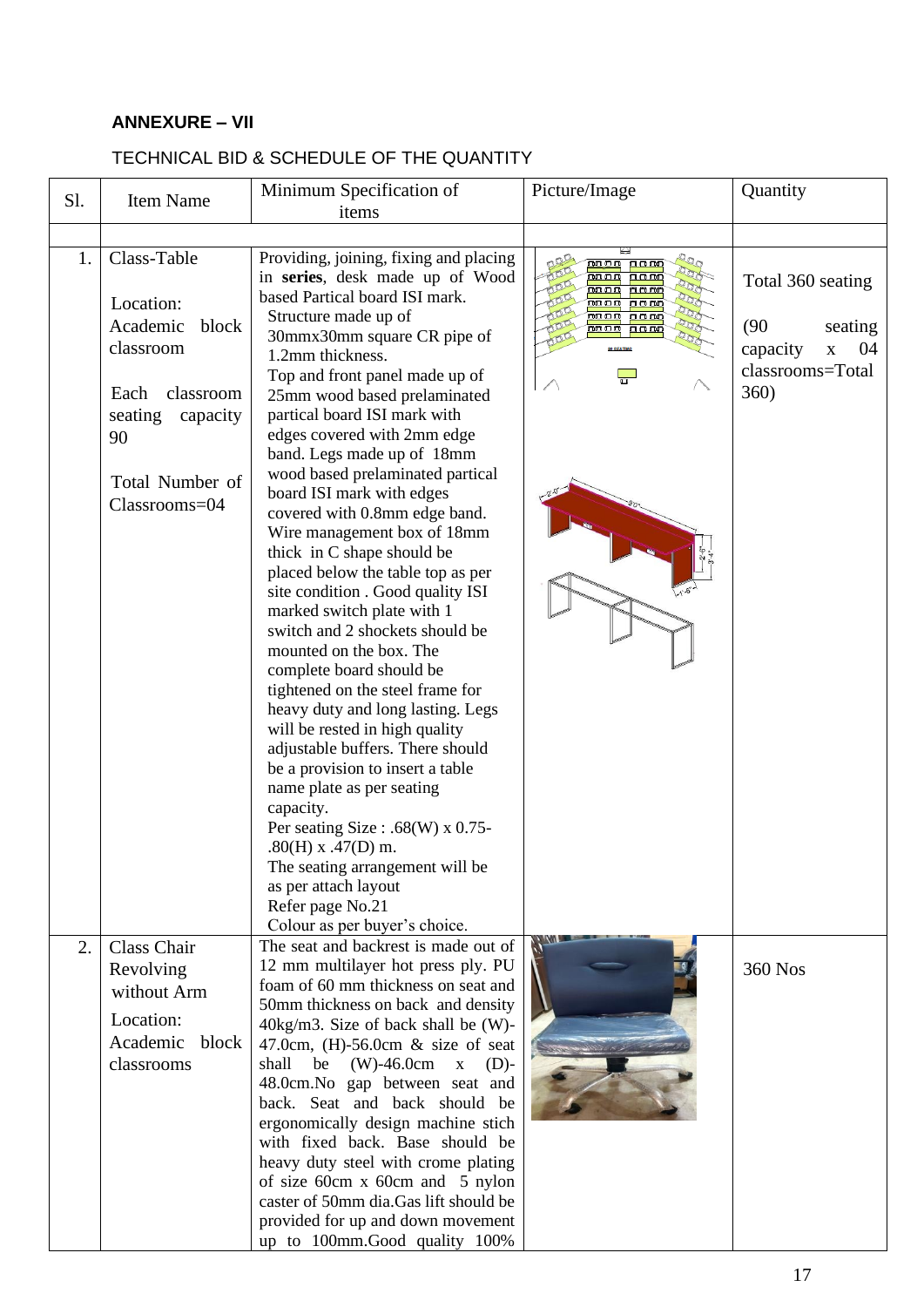| 3.<br>Faculty-Table<br>Location:<br>block<br>Academic<br>& MDP<br>block<br>classrooms.                                                                                                                                                                                                                                         | polyester cloth should be used on seat<br>and back.<br>Over all dimensions (H) 103.0cm x<br>(W) 48.0 x (D) 50.0cm<br>Make - Godrej/Wipro/Featherlite/ or<br>equivalent reputed brand.<br>Colour : As per buyer's choice.<br>Top 25mm with postform laminate<br>of 0.6mm on top & balancing<br>laminate of 0.6mm on bottom. Two<br>side of top half round postforming<br>and remaining two side 2mm edge<br>band. Legs made up of 25 mm and<br>front support 18 mm ISI mark wood<br>base prelam partical Board. Legs will<br>be rested in high quality adjustable<br>buffers.<br>Size: $1.5(W)$ x .76(H) x .60(D) m.<br>Colour : As per buyer's choice                                                                                                                                                                                                                                                                                                                                                                                                                                                                                                                                                                                                                                                                                                                    |                            | 08 Nos                                                                                                                                                                                                                         |
|--------------------------------------------------------------------------------------------------------------------------------------------------------------------------------------------------------------------------------------------------------------------------------------------------------------------------------|--------------------------------------------------------------------------------------------------------------------------------------------------------------------------------------------------------------------------------------------------------------------------------------------------------------------------------------------------------------------------------------------------------------------------------------------------------------------------------------------------------------------------------------------------------------------------------------------------------------------------------------------------------------------------------------------------------------------------------------------------------------------------------------------------------------------------------------------------------------------------------------------------------------------------------------------------------------------------------------------------------------------------------------------------------------------------------------------------------------------------------------------------------------------------------------------------------------------------------------------------------------------------------------------------------------------------------------------------------------------------|----------------------------|--------------------------------------------------------------------------------------------------------------------------------------------------------------------------------------------------------------------------------|
| <b>STUDENT'S</b><br>$\overline{4}$ .<br><b>TABLE</b><br><b>(CURVILINEAR</b><br>SHAPE)<br>Location:<br><b>MDP</b><br><b>Block</b><br>Classrooms<br>44<br>1)<br>Pa<br>$\mathbf X$<br>3<br>capacity<br>$\mathbf{X}$<br>classrooms=132<br>2)<br>64<br>Pa<br>$\mathbf X$<br>capacity<br>$\mathbf X$<br>classroom=64<br>Total= $196$ | Providing, Supplying, Fabricating &<br>Installation of factory made tables<br>curved in plan as per drawing and site<br>condition. The shop drawing and one<br>finished sample of the table shall be<br>got approved from IIM<br>Raipur<br>administration<br>before<br>mass<br>production.<br>The table shall be consisting of<br>following components:<br>Size: As per Approved drawing<br>Appox. Size per seating: .68m(L) x<br>.50(D) x .75(table top)-.80m(front<br>panel) (H).<br>Table top: The both side curved table<br>top shall be made out of 25mm thick<br>ISI marked prelam wood based<br>partical board with edges covered<br>with 25x18mm polished half round<br>wooden beed of teak wood.<br>Table legs: The table legs shall be<br>made up of 25mm thick ISI marked<br>prelam wood based partical board<br>with edges covered with 25x18mm<br>polished half round wooden beed of<br>teak wood.<br>Table front curved panel/ Modesty<br>panel: The panel shall be made out of<br>12mm thick flexi ply ISI marked<br>fixed in curve as shown in plan with<br>1mm thick laminate . All edges of<br>front panel shall be finished with<br>12x12mm<br>polished half round<br>wooden beed of teak wood.<br>Wire Management system should be<br>provided below or above the table<br>top. Good quality ISI marked switch<br>plate with 1 switch and 2 shockets | <b>H SEATING</b><br>soonal | Total 196 Seating<br>plan<br>Pa<br>1)<br>44<br>$\mathbf X$<br>capacity<br>3<br>$\overline{\mathbf{X}}$<br>classrooms=132<br>2)<br>Pa<br>64<br>$\mathbf{X}$<br>capacity<br>$\bar{\mathbf{X}}$<br>1<br>classroom=64<br>Total=196 |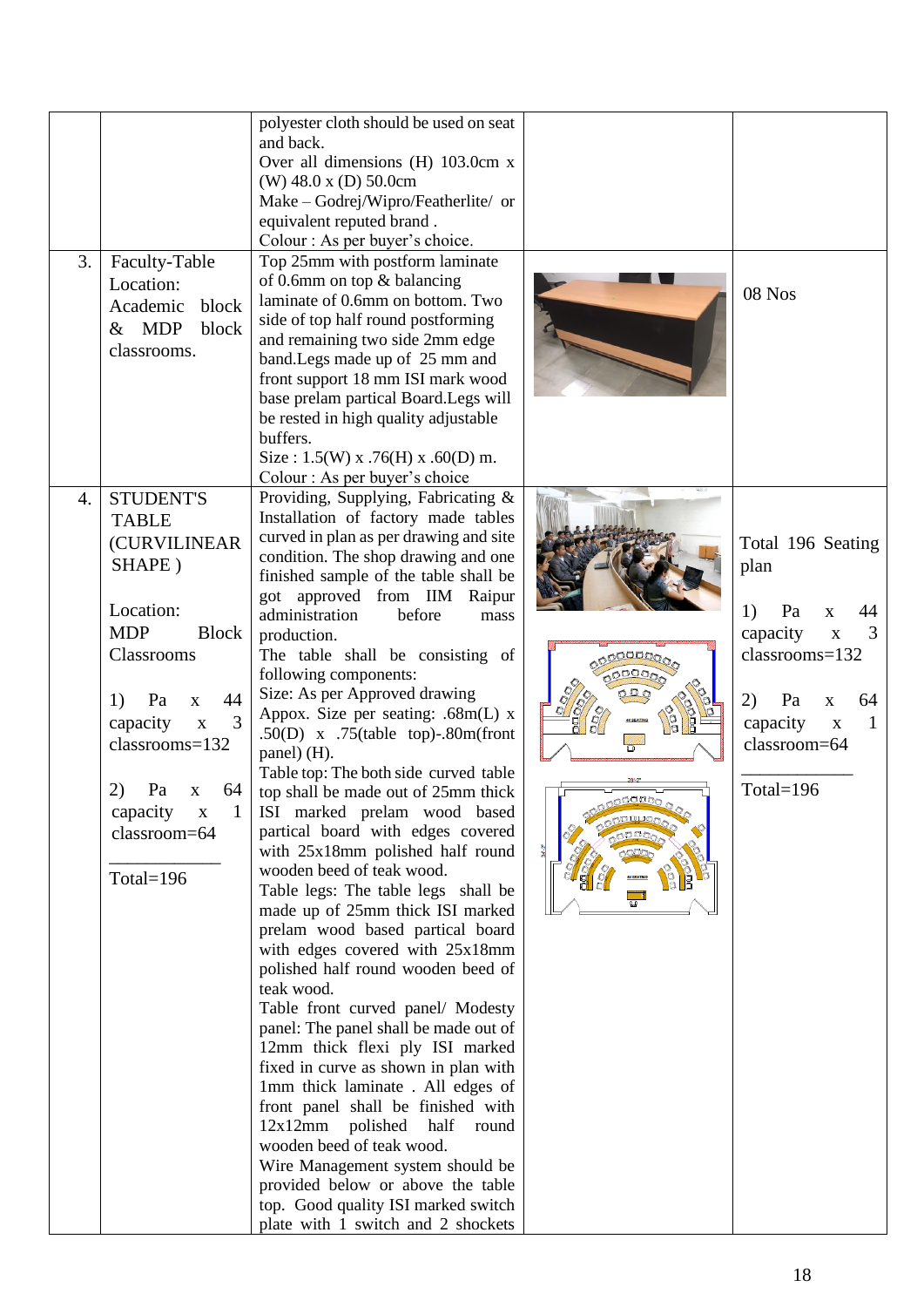|    |                                                                                                                                                                                                                           | should be mounted below table top as<br>per site condition.<br>There should be a provision to insert<br>a table name plate as per seating<br>capacity.<br>Colour of the table : As per buyer's<br>choice.                                                                                                                                                                                                                                                                                                                                                                                                                                                                                                                                                                                                                                                                                                           |                     |                                                                                                                    |
|----|---------------------------------------------------------------------------------------------------------------------------------------------------------------------------------------------------------------------------|---------------------------------------------------------------------------------------------------------------------------------------------------------------------------------------------------------------------------------------------------------------------------------------------------------------------------------------------------------------------------------------------------------------------------------------------------------------------------------------------------------------------------------------------------------------------------------------------------------------------------------------------------------------------------------------------------------------------------------------------------------------------------------------------------------------------------------------------------------------------------------------------------------------------|---------------------|--------------------------------------------------------------------------------------------------------------------|
| 5. | <b>STUDENT'S</b><br><b>TABLE</b><br>(C Shape)<br>Location:<br><b>MDP Classrooms</b><br>20<br>1)<br>Pa<br>$\mathbf X$<br>$\overline{4}$<br>capacity<br>$\mathbf X$<br>classrooms=80<br>plus 04 faculty<br>table (Total 84) | Providing, joining, fixing and placing<br>Desk in C shapes made up of Wood<br>based Partical board ISI mark.<br>Top 25mm with postform laminate of<br>0.6mm on top & balancing laminate<br>of 0.6mm on bottom. Two side of top<br>half<br>round<br>postforming<br>and<br>remaining two side 2mm edge band.<br>Modesty 25 mm pre-lamboard.<br>Support 18 mm prelamBoard.Fixing<br>of Panel by L clamps fastened by<br>suitable fasteners.Support will be<br>rested in high quality adjustable<br>buffers.<br>Size per seating : .68(W) x .76(H) x<br>.50 $(D)m$<br>Colour : As per buyer's choice.                                                                                                                                                                                                                                                                                                                   | oooo<br>O<br>000000 | Total 84 Seating<br>(Pa x 20 capacity x<br>classrooms=80<br>$\overline{4}$<br>plus 04 faculty<br>table (Total 84)) |
| 6. | Mid<br><b>Back</b><br>Revolving Chair<br>Location:<br><b>MDP Classrooms</b>                                                                                                                                               | The seat and backrest is made out of<br>12 mm multilayer hot press ply. PU<br>foam of 60 mm thickness on seat and<br>50mm thickness on back and density<br>$40\text{kg/m3}$ . Size of back shall be (W)-<br>47.0cm, $(H)$ -56.0cm & size of seat<br>$(W) - 46.0cm$<br>shall<br>be<br>$\mathbf X$<br>$(D)$ -<br>48.0cm.No gap between seat and<br>back.Seat and back should be<br>ergonomically design machine stich<br>with Syncro mechanism. Arms made<br>up of polyethane. Base should be<br>heavy duty steel with crome plating<br>of size 60cmm x 60cm and 5 nylon<br>caster of 50mm dia.Gas lift should be<br>provided for up and down movement<br>up to 100mm. Good quality 100%<br>polyester cloth should be used on seat<br>and back.<br>Over all dimentions: (H) 1130.0cm<br>$x(W)$ 62.0 x (D) 52.0cm<br>Make - Godrej/Wipro/Featherlite/ or<br>equivalent reputed brand<br>Colour : As per buyer's choice |                     | Total 276 Nos                                                                                                      |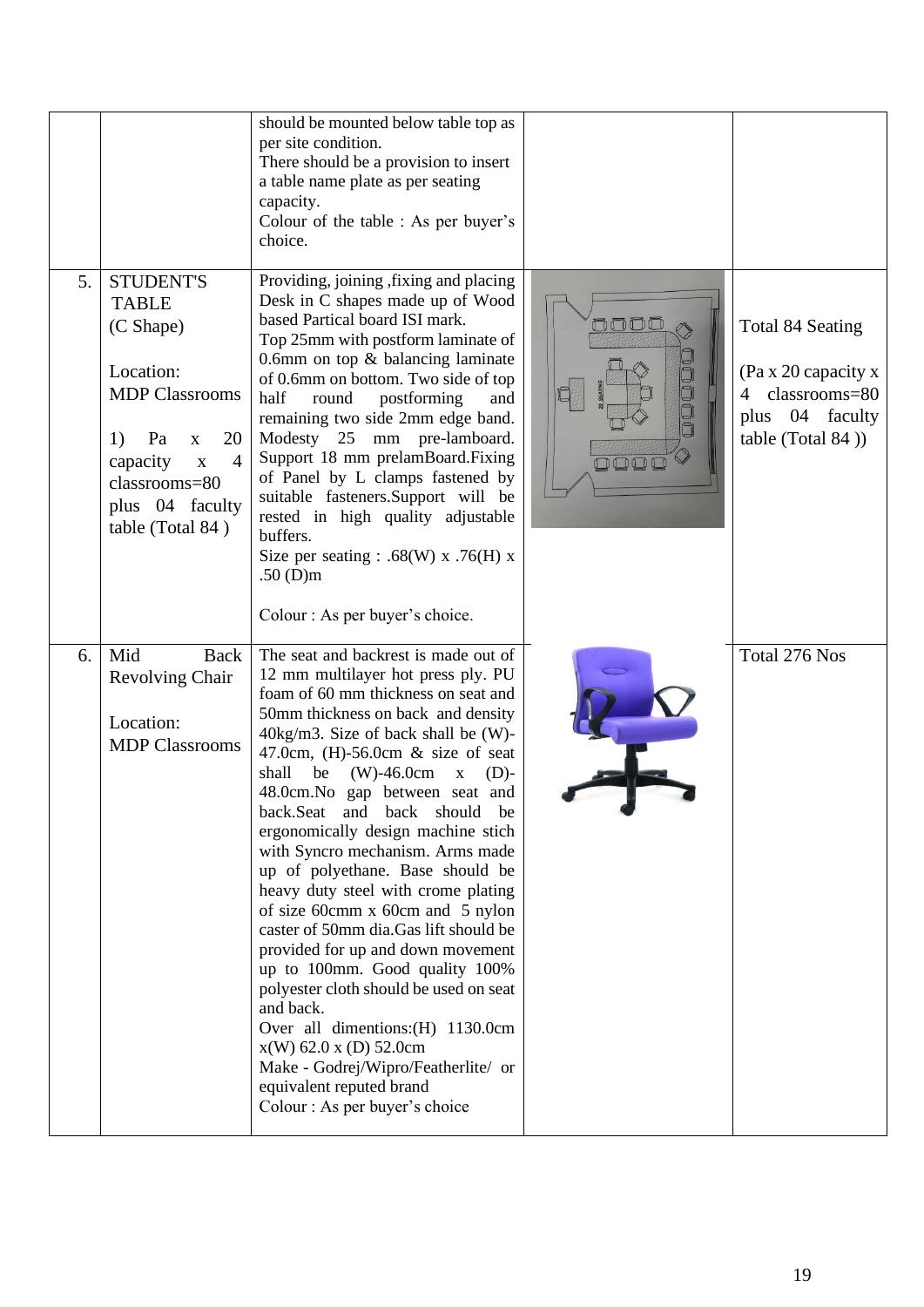#### **Terms & Conditions for the schedule of quantity: -**

- ➢ There should not be damage to wall and floor tiles during installation of furniture. Damage if any, shall be rectified by the agency before claiming the payment.
- $\triangleright$  If any extra material / item will be required for fixing of furniture same will be borne by vendor at his own cost. No extra payment / material will be given by IIMR. Therefore, bidders are advised to quote the rate accordingly.
- $\triangleright$  Requirement of furniture items is tentative which may be increased, decreased or can be removed if not necessary.
- $\triangleright$  Warranty period for all furniture items will be for 03 years from date of invoice.
- ➢ Technical bid or schedule of quantity (Annexure-VII) is the part of BOQ or Price Bid. Therefore, bidders are advice to quote the rate accordingly in online BOQ part.
- $\triangleright$  Tender committee of the Institute may ask successful bidder to show sample & design of furniture's prior to bulk production.
- $\triangleright$  Advance payment may be permissible as per the relevant rules in GFR 2017.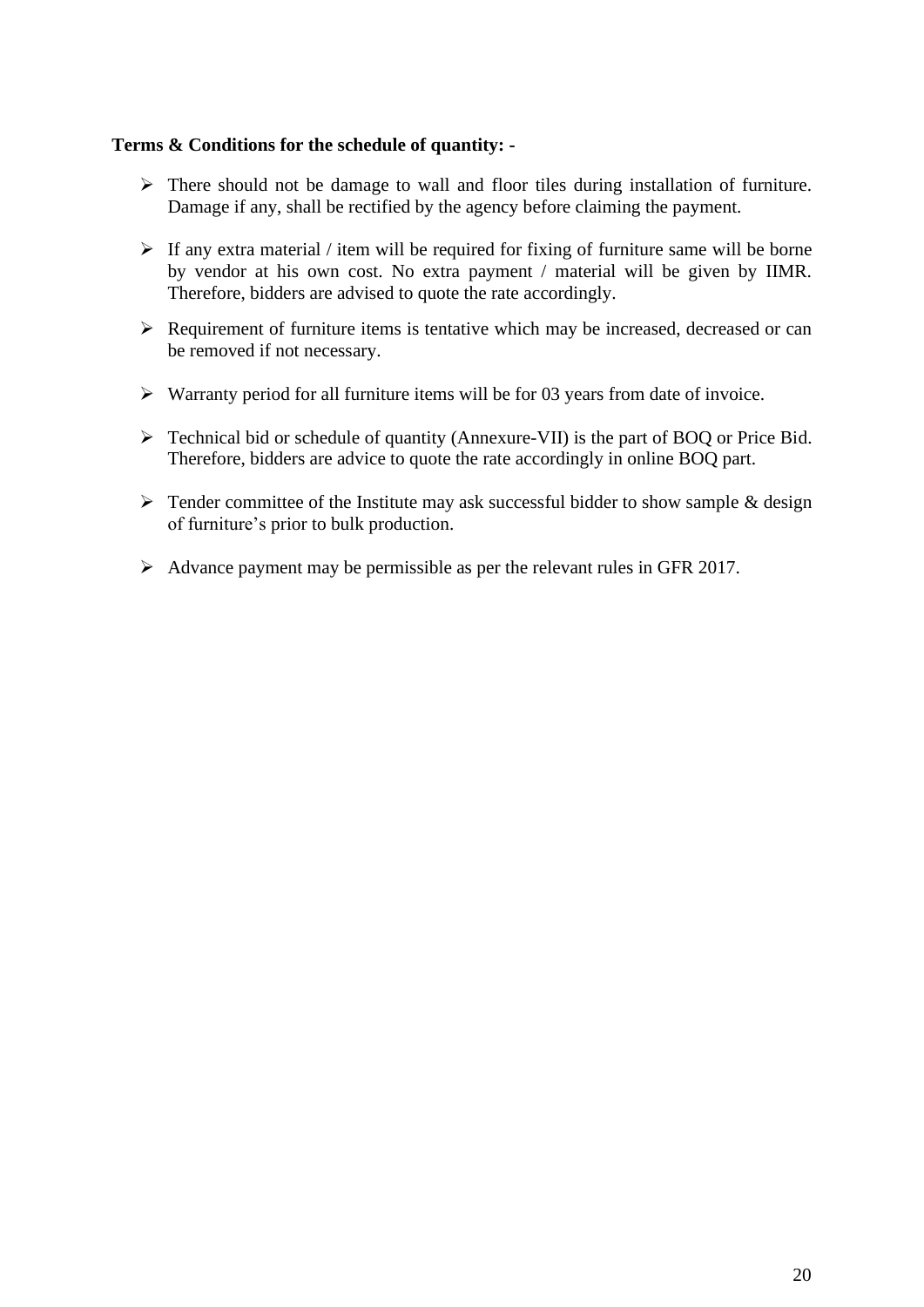

#### **Academic Block Classrooms Table Spec 3 & 4-seater Type**



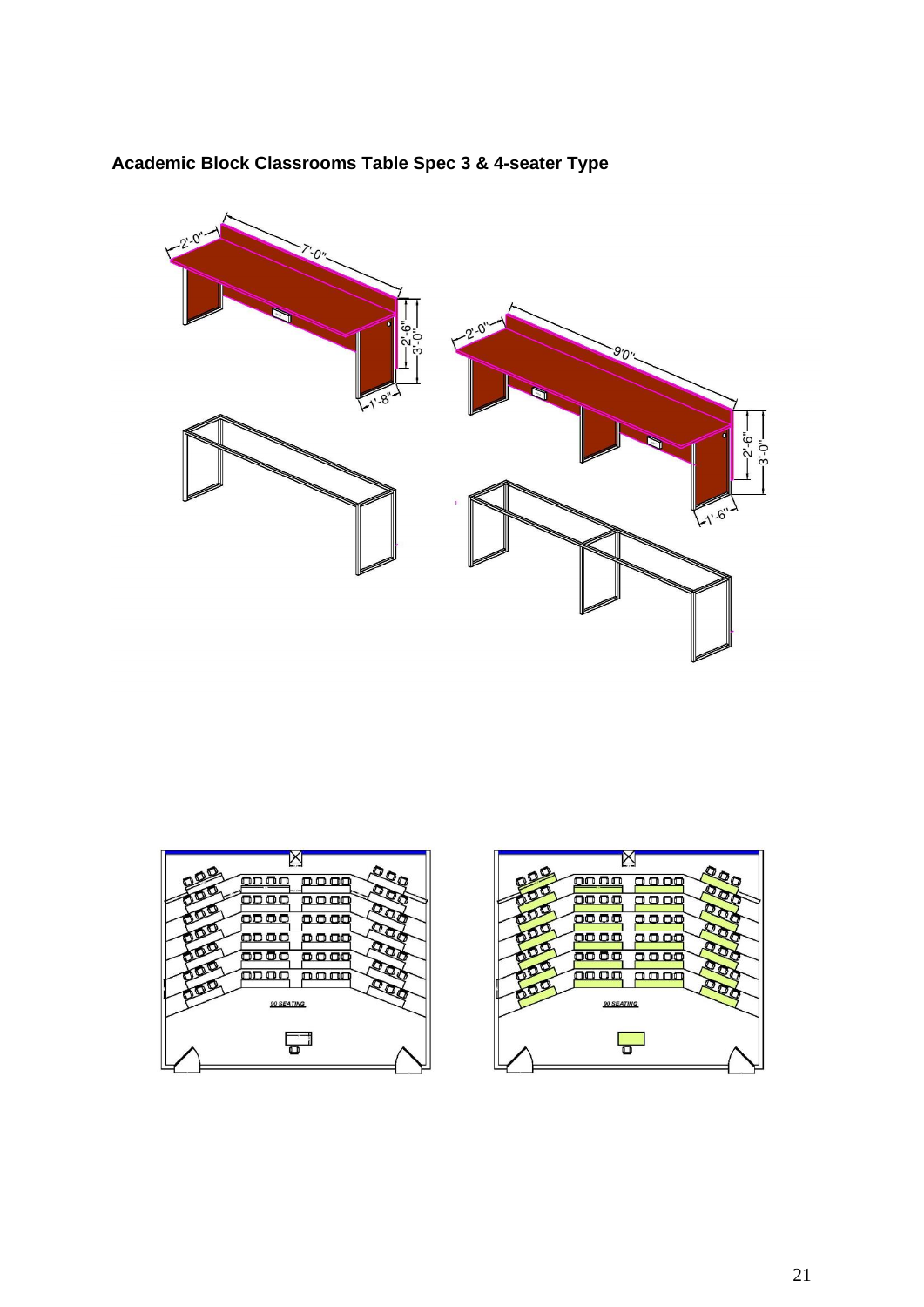#### **ANNEXURE –III**

#### **COMPANY DETAILS**

| Name of the Party                                                          |                    |
|----------------------------------------------------------------------------|--------------------|
| Number and Date of<br>Incorporation<br>$\prime$<br><b>Establishment</b>    |                    |
| <b>PAN Number</b>                                                          |                    |
| Sales / Service Tax/<br><b>GST</b><br><b>Registration</b><br><b>Number</b> |                    |
| Office Address for<br><b>Postal</b><br>Communication                       |                    |
| <b>Authorized Signatory</b><br><b>Details</b>                              | <b>Name</b>        |
|                                                                            | <b>Designation</b> |
|                                                                            | Email              |
|                                                                            | <b>Phone</b>       |
| <b>Details</b><br>of Contact<br>other<br>than                              | <b>Name</b>        |
| <b>Authorized Signatory</b>                                                | <b>Designation</b> |
|                                                                            | Email              |
|                                                                            | Phone              |

**Signature and Seal of the Tenderer:** 

**Name in Block Letter:** 

**Designation:** 

**Contact no.** 

**Date :**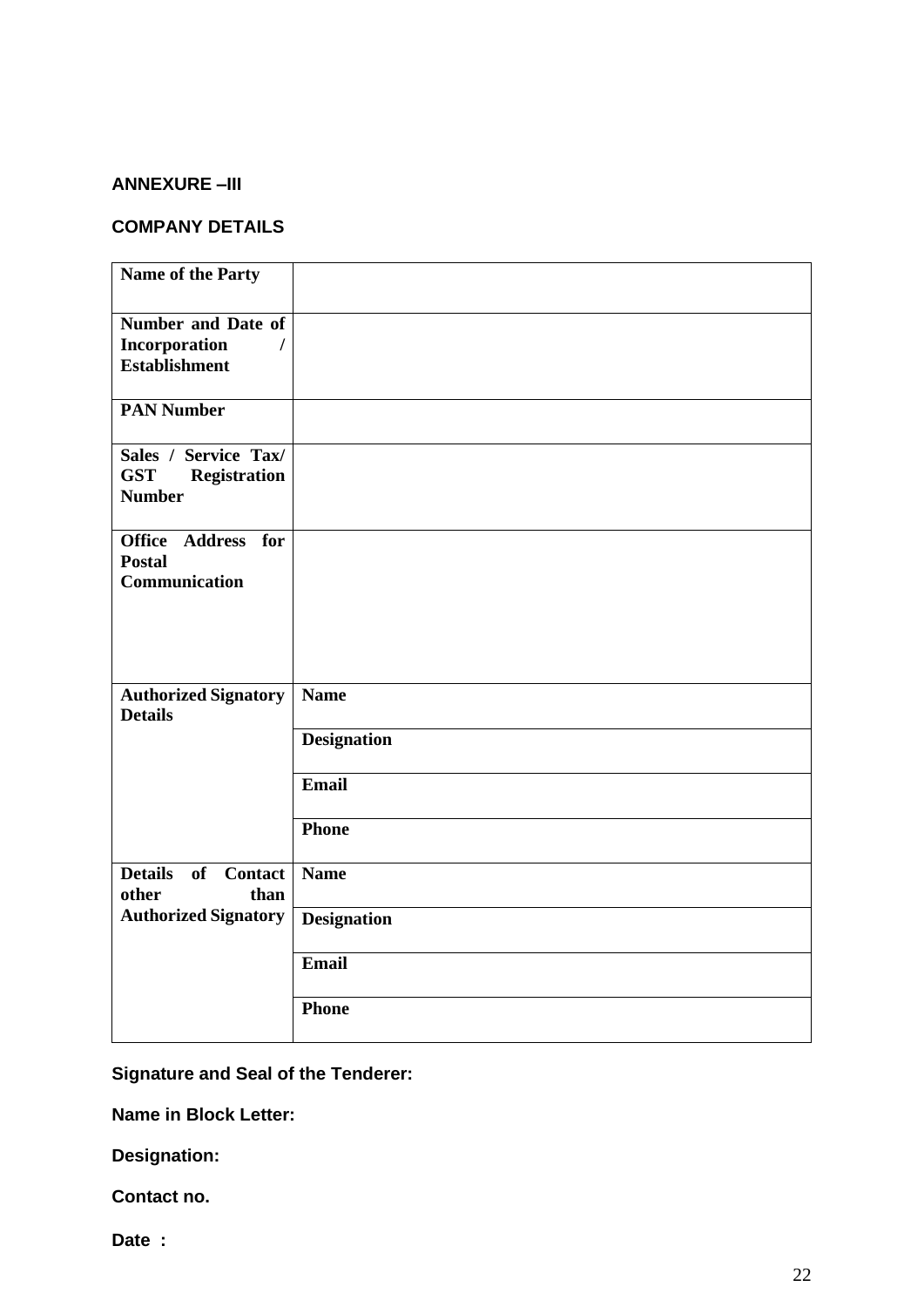#### **INSTRUCTIONS OF ONLINE BID SUBMISSION**

 Instructions to the Bidders to submit the bids online through the Central Public Procurement Portal for e Procurement at<http://eprocure.gov.in/eprocure/app>

- 1. Possession of valid Digital Signature Certificate (DSC) and enrollment/registration of the contractors/bidders on the e-Procurement/e-tender portal is a prerequisite for e-tendering.
- 2. Bidder should do the enrollment in the e-Procurement site using the "Online Bidder Enrollment" option available on the home page. Portal enrollment is generally free of charge. During enrollment/registration, the bidders should provide the correct/true information including valid email id. All the correspondence shall be made directly with the contractor/bidders through email id provided.
- 3. Bidder need to login to the site through their user ID/ password chosen during enrollment/registration.
- 4. Then the Digital Signature Certificate (Class II or Class III Certificates with signing key usage) issued by SIFY/TCS/nCode/eMudra or any Certifying Authority recognized by CCA India on eToken/SmartCard, should be registered.
- 5. The DSC that is registered only should be used by the bidder and should ensure safety of the same.
- 6. Contractor/Bidder may go· through the tenders published on the site and download the required tender documents/schedules for the tenders he/she is interested.
- 7. After downloading / getting the tender document/schedules, the Bidder should go through them carefully and then submit the documents as asked, otherwise bid will be rejected.
- 8. If there are any clarifications, this may be obtained online through the tender site, or through the contact details. Bidder should take into account the corrigendum published before submitting the bids online.
- 9. Bidder then logs in to the site through the secured log in by giving the user id/ password chosen during enrolment/registration and then by giving the password of e-Token/Smartcard to access DSC.
- 10. Bidder selects the tender which he/she is interested in by using the search option & then moves it to the 'my tenders' folder.
- 11. From my tender folder, he selects the tender to view all the details indicated.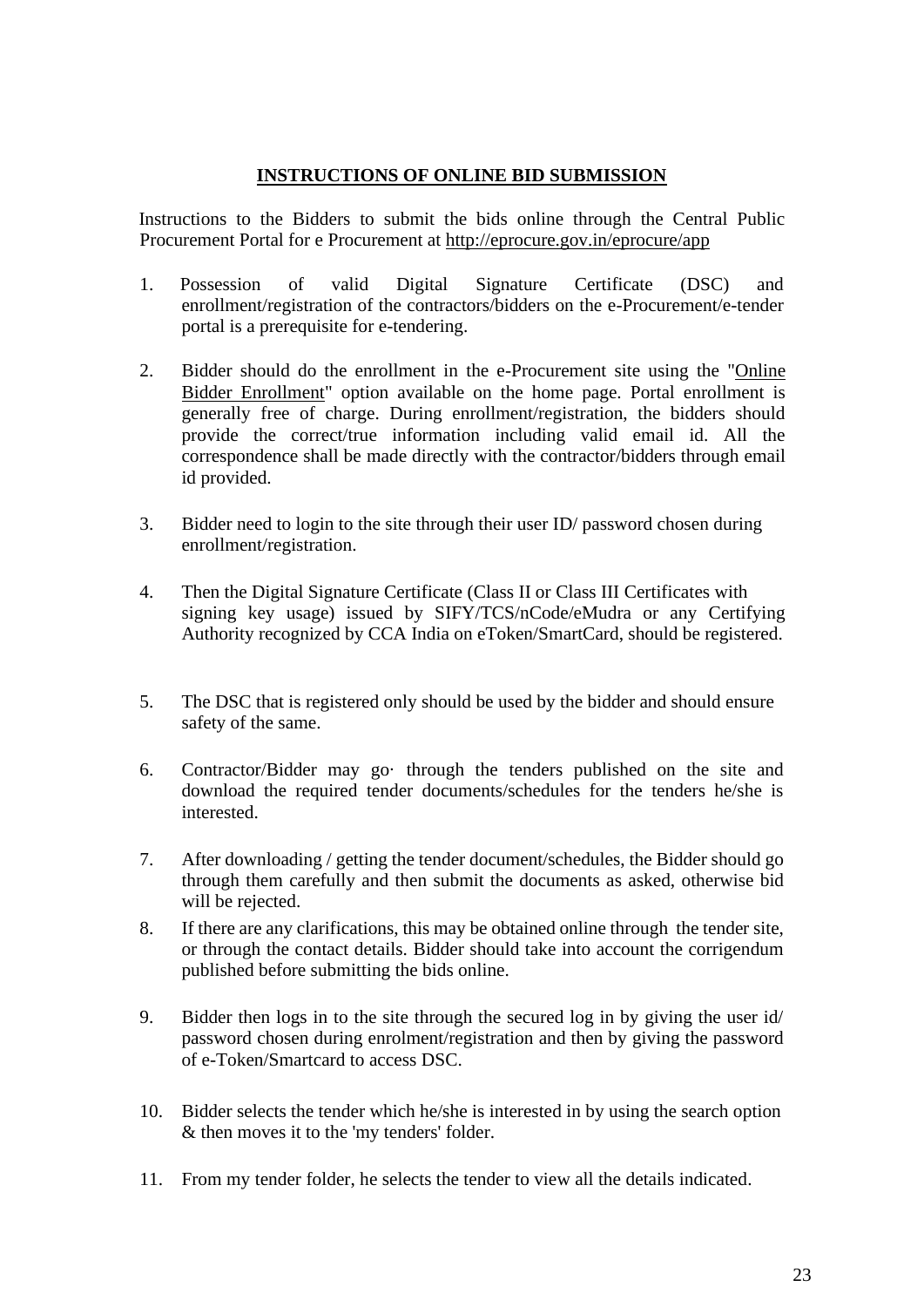- 12. It is construed that the bidder has read all the terms and conditions before submitting their offer. Bidder should go through the tender schedules carefully and upload the documents as asked; otherwise, the bid will be rejected.
- 13. Bidder, in advance, should get ready the bid documents to be submitted as indicated in the tender documents/schedule and generally, they can be in PDF/xls/rar/jpg/dwf formats. If there is more than one document, they can be clubbed together and can be provided in the requested format. Bidders Bid documents may be scanned with I 00 dpi with black and white option. It is advisable that each document to be uploaded through online for the tenders should be less than 2 MB. If any document is more than 2MB, it can be reduced through rar and the same can be uploaded, if permitted. However, if the file size is less than I MB the transaction uploading time will be very fast.
- 14. If there are any clarifications, this may be obtained through the site. Bidder should take into account the corrigendum published from time to time before submitting the online bids.
- 15. The Bidders can update well in advance, the documents such as certificates, annual report details etc., under My Space option and these can be selected as per tender requirements and then send along with bid documents during bid submission. This will facilitate the bid submission process faster by reducing upload time of bids.
- 16. Bidder should submit the Tender Fee/EMD as specified in the tender. The original should be posted/couriered/given in person to the Tender Inviting Authority, within the bid submission due date & time for the tender or as indicated in the tender. Scanned copy of the instrument should be uploaded as part of the offer.
- 17. While submitting the bids online, the bidder reads the terms & conditions and accepts the same to proceed further to submit the bid packets.
- 18. The bidder has to select the payment option as offline to pay the Tender Fee/EMD as applicable and enter details of the instruments.
- 19. The details of the DD/ any other accepted instrument, physically sent, should tally with the details available in the scanned copy and the data entered during bid submission time. Otherwise submitted bid will not be acceptable or liable for rejection.
- 20. The bidder has to digitally sign and upload the required bid documents one by one as indicated. Bidders to note that the very act of using DSC for downloading the bids and uploading their offers shall be deemed to be a confirmation that they have read all sections and pages of the bid document including General conditions of contract without any exception and have understood the entire document and are clear about the requirements of the tender requirements.
- 21. The bidder has to upload the relevant files required as indicated in the cover content. In case of any irrelevant files, the bid will be rejected.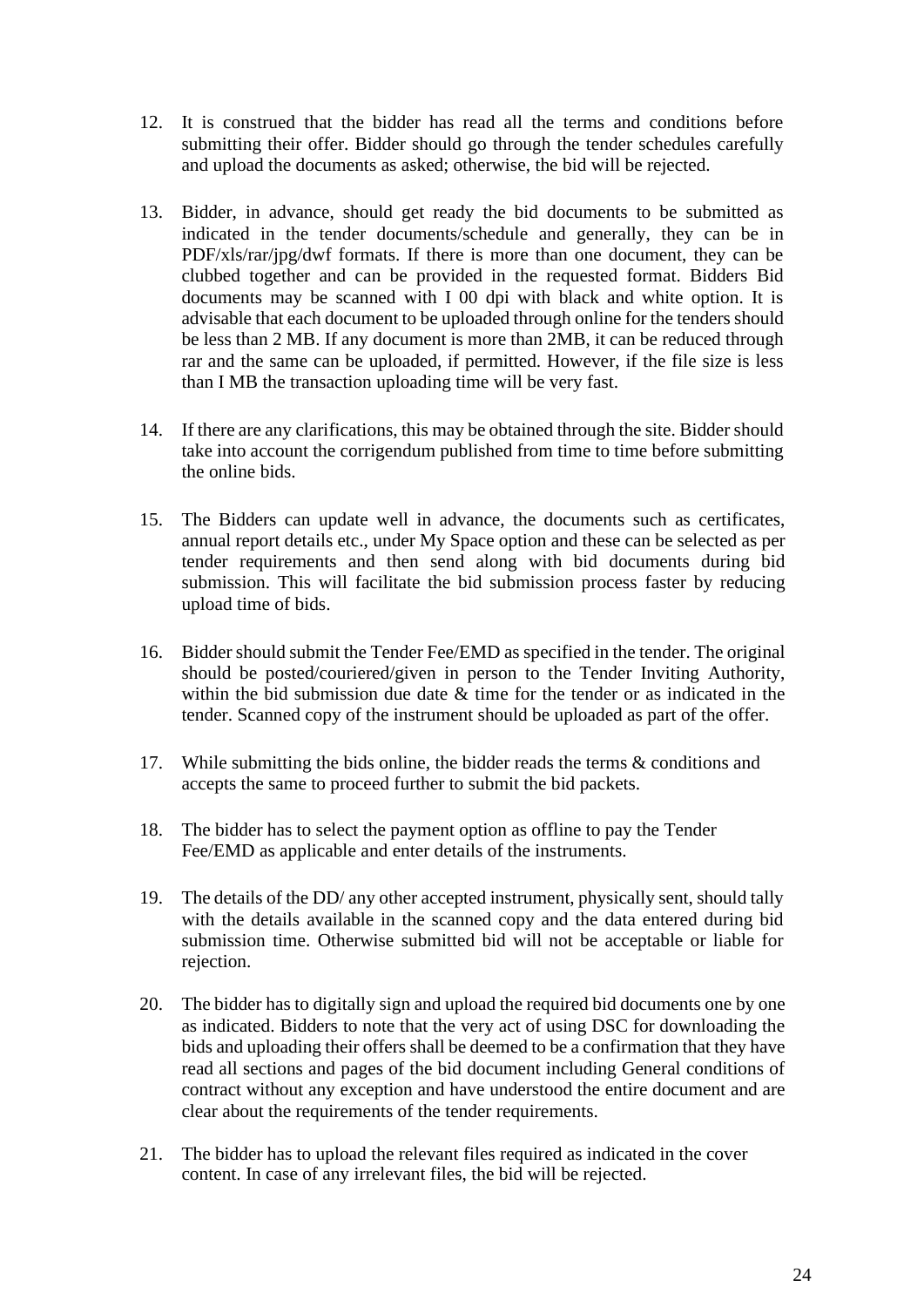- 22. If the price bid format is provided in a spread sheet file like BoQ\_xxxx.xls, the rates offered should be entered in the allotted space only and uploaded after filling the relevant columns. The Price-bid BOQ template must not be modified/replaced by the bidder; else the bid submitted is liable to be rejected for this tender.
- 23. The bidders are requested to submit the bids through online e-tendering system to the Tender Inviting Authority (TIA) well before the bid submission end date  $\&$ time (as per Server System Clock). The **TIA will** not be held responsible for any sort of delay or the difficulties faced during the submission of bid online by the bidders at the eleventh hour.
- 24. After the bid submission (i.e. after Clicking "Freeze Bid Submission" in the portal), the acknowledgement number, given by the system should be printed by the bidder and kept as a record of evidence for online submission of bid for the particular tender and will also act as an entry pass to participate in the bid opening date.
- 25. The time settings fixed in the server side & displayed at the top of the tender site, will be valid for all actions of requesting, bid submission, bid opening etc., in the e-tender system. The bidders should follow this time during bid submission.
- 26. All the data being entered by the bidders would be encrypted using PK! encryption techniques to ensure the secrecy of the data. The data entered will not viewable by unauthorized persons during bid submission & not be viewable by any one until the time of bid opening.
- 27. Any bid document that is uploaded to the server is subjected to symmetric encryption using a system generated symmetric key. Further this key is subjected to asymmetric encryption using buyers/bid openers' public keys. Overall, the uploaded tender documents become readable only after the tender opening by the authorized bid openers.
- 28. The confidentiality of the bids is maintained since the secured Socket Layer 128 bit encryption technology is used. Data storage encryption of sensitive fields is done.
- 29. The bidder should logout of the tendering system using the normal logout option available at the top right hand comer and not by selecting the (X) exit option in the browser.
- 30. For any queries regarding e-tendering process, the bidders are requested to contact as provided in the tender document. Parallelly for any further queries, the bidders are asked to contact over phone: 180030702232 or send a mail over to [cppp](mailto:cppp-nic@nic.in.)[nic@nic.in.](mailto:cppp-nic@nic.in.)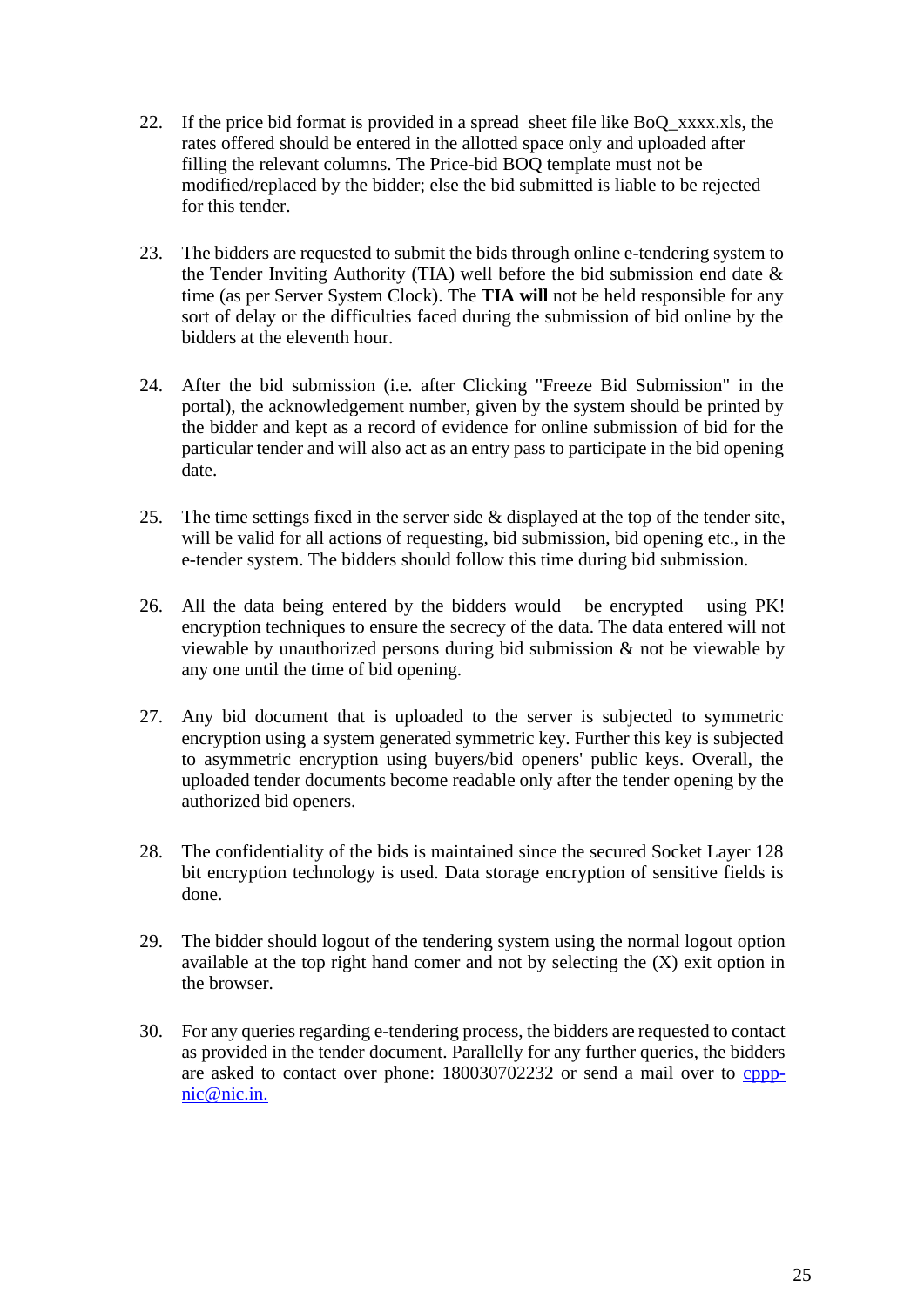## *PART-II: FINANCIAL Bid or BOQ To be filled online*



.<br>Tender Inviting Authority: Indian Institute of Management Raipur

Name of Work: Supply and Installation of Furniture Items at IIM Raipur

|         | Contract No: 0771-2474705 |
|---------|---------------------------|
| Name of |                           |

Name of<br>the Bidder/<br>Bidding<br>Firm *I*<br>Company :

PRICE SCHEDULE<br>(This BOQ template must not be modified/replaced by the bidder and the same should be uploaded after filling the relevant columns, else the bidder is liable to be rejected for this tender. Bidders are allove

2) any estrainaterial *i* item will be required for fising of furniture same will be borne by vendor at his own cost. No estra payment *i* material will be given by IIMR. Therefore, bidders are advised to quote about a coo

| $\overline{\mathbf{S}}$<br>No. | <b>Item Description</b>                                                                                                                                                                                                                                                                                                                                                                                                                                                                                                                                                                                                                                                                                                                                                                                                                                                                                                                                                                                                                                                                                                                                                                                                                                                                                                                                                                                                                                                                                                                                                                                                                                                       | <b>Item Code</b><br>/ Make | <b>Quantity</b> | Units                | <b>BASIC RATE In</b><br><b>Figures To be</b><br>entered by the<br><b>Bidder</b> in<br>Rs.<br>$\mathbf{p}$ | <b>GST</b><br>Amount<br>Rs.<br>$\mathbf P$<br>for<br>Col (15) | <b>TOTAL</b><br><b>AMOUNT</b><br><b>Without Taxes</b><br>in.<br>P<br>Rs. | <b>With Taxes</b><br>in.<br>Rs.<br>P | TOTAL AMOUNT TOTAL AMOUNT In Words |
|--------------------------------|-------------------------------------------------------------------------------------------------------------------------------------------------------------------------------------------------------------------------------------------------------------------------------------------------------------------------------------------------------------------------------------------------------------------------------------------------------------------------------------------------------------------------------------------------------------------------------------------------------------------------------------------------------------------------------------------------------------------------------------------------------------------------------------------------------------------------------------------------------------------------------------------------------------------------------------------------------------------------------------------------------------------------------------------------------------------------------------------------------------------------------------------------------------------------------------------------------------------------------------------------------------------------------------------------------------------------------------------------------------------------------------------------------------------------------------------------------------------------------------------------------------------------------------------------------------------------------------------------------------------------------------------------------------------------------|----------------------------|-----------------|----------------------|-----------------------------------------------------------------------------------------------------------|---------------------------------------------------------------|--------------------------------------------------------------------------|--------------------------------------|------------------------------------|
| 1.                             | $\overline{ }$                                                                                                                                                                                                                                                                                                                                                                                                                                                                                                                                                                                                                                                                                                                                                                                                                                                                                                                                                                                                                                                                                                                                                                                                                                                                                                                                                                                                                                                                                                                                                                                                                                                                |                            | $\overline{4}$  | 5                    | 7                                                                                                         | T                                                             | $\overline{15}$                                                          | $\overline{16}$                      |                                    |
|                                | <b>Class Table, Location Academic Block Classrooms</b>                                                                                                                                                                                                                                                                                                                                                                                                                                                                                                                                                                                                                                                                                                                                                                                                                                                                                                                                                                                                                                                                                                                                                                                                                                                                                                                                                                                                                                                                                                                                                                                                                        |                            |                 |                      |                                                                                                           |                                                               |                                                                          |                                      |                                    |
| 1.01                           | Providing, joining, fixing and placing in series, desk made up of Wood based<br>Partical board ISI mark<br>Structure made up of 30mmx30mm square CR pipe of 1.2mm thickness.<br>Top and front panel made up of 25mm wood based prelaminated partical board<br>ISI mark with edges covered with 2mm edge band. Legs made up of 18mm wood<br>based prelaminated partical board ISI mark with edges covered with 0.8mm edge<br>band. Wire management box of 18mm thick in C shape should be placed below or<br>above the table top. Good quality ISI marked switch plate with 1 switch and 2<br>shockets should be mounted on the box. The complete board should be<br>tightened on the steel frame for heavy duty and long lasting. Legs will be rested in<br>high quality adjustable buffers. There should be a provision to insert a table name<br>plate as per seating capacity.<br>Per seating Size: .68(W) x 0.75-.80(H) x .47(D) m.<br>The seating arrangement will be as per attach layout<br>Refer page No.21<br>Colour as per buyer's choice.                                                                                                                                                                                                                                                                                                                                                                                                                                                                                                                                                                                                                          | Classtable 1               |                 | 360.000 Seating Plan |                                                                                                           |                                                               | 0.00                                                                     |                                      | 0.00 INR Zero Only                 |
| $\overline{2}$<br>2.01         | <b>Class Chair Revolving Location Academic Block Classrooms</b><br>The seat and backrest is made out of 12 mm multilayer hot press ply. PU foam of<br>60 mm thickness on seat and 50mm thickness on back and density 40kg/m3.<br>Size of back shall be (W)-47.0cm, (H)-56.0cm & size of seat shall be (W)-46.0cm<br>x (D)-48.0cm. No gap between seat and back. Seat and back should be<br>ergonomically design machine stich with fixed back. Base should be heavy duty<br>steel with crome plating of size 60cm x 60cm and 5 nylon caster of 50mm dia.Gas<br>lift should be provided for up and down movement up to 100mm. Good quality<br>100% polyester cloth should be used on seat and back.<br>Over all dimensions (H) 103.0cm x (W) 48.0 x (D) 50.0cm<br>Make - Godrej/Wipro/Featherlite/ or equivalent reputed brand.<br>Colour: As per buyer's choice.                                                                                                                                                                                                                                                                                                                                                                                                                                                                                                                                                                                                                                                                                                                                                                                                              | ClassChair 1               | 360.000 Nos     |                      |                                                                                                           |                                                               | 0.00                                                                     |                                      | 0.00 INR Zero Only                 |
| 3<br>3.01                      | <b>Faculty Table Location Academic Block and MDP Block</b><br>Top 25mm with postform laminate of 0.6mm on top & balancing laminate of 0.6mm FacultyTable 1                                                                                                                                                                                                                                                                                                                                                                                                                                                                                                                                                                                                                                                                                                                                                                                                                                                                                                                                                                                                                                                                                                                                                                                                                                                                                                                                                                                                                                                                                                                    |                            | 8.000 Nos       |                      |                                                                                                           |                                                               | 0.00                                                                     |                                      | 0.00 INR Zero Only                 |
|                                | on bottom. Two side of top half round postforming and remaining two side 2mm<br>edge band. Legs made up of 25 mm and front support 18 mm ISI mark wood base<br>prelam partical Board. Legs will be rested in high quality adjustable buffers.<br>Size: 1.5(W) x .76(H) x .60(D) m.<br>Colour : As per buyer's choice<br>Total Number of Classrooms in academic block = 04<br>Total number of Classrooms in MDP block=04 (Big Size room)                                                                                                                                                                                                                                                                                                                                                                                                                                                                                                                                                                                                                                                                                                                                                                                                                                                                                                                                                                                                                                                                                                                                                                                                                                       |                            |                 |                      |                                                                                                           |                                                               |                                                                          |                                      |                                    |
| $\overline{4}$                 | STUDENT'S TABLE (CURVILINEAR SHAPE) Location MDP Block<br><b>Classrooms</b>                                                                                                                                                                                                                                                                                                                                                                                                                                                                                                                                                                                                                                                                                                                                                                                                                                                                                                                                                                                                                                                                                                                                                                                                                                                                                                                                                                                                                                                                                                                                                                                                   |                            |                 |                      |                                                                                                           |                                                               |                                                                          |                                      |                                    |
| 4.01<br>5                      | Providing, Supplying, Fabricating & Installation of factory made tables curved in<br>plan as per drawing and site condition. The shop drawing and one finished<br>sample of the table shall be got approved from IIM Raipur administration before<br>mass production.<br>The table shall be consisting of following components:<br>Size: As per Approved drawing<br>Appox. Size per seating: .68m(L) x .50(D) x .75(table top)-.80m(front panel) (H).<br>Table top: The both side ourved table top shall be made out of 25mm thick ISI<br>marked prelam wood based partical board with edges covered with 25x18mm<br>polished half round wooden beed of teak wood.<br>Table legs: The table legs shall be made up of 25mm thick ISI marked prelam<br>wood based partical board with edges covered with 25x18mm polished half round<br>wooden beed of teak wood.<br>Table front ourved panel! Modesty panel: The panel shall be made out of 12mm<br>thick flexi ply ISI marked fixed in curve as shown in plan with 1mm thick laminate.<br>All edges of front panel shall be finished with 12x12mm polished half round<br>wooden beed of teak wood.<br>Wire Management system should be provided below or above the table top. Good<br>quality ISI marked switch plate with 1 switch and 2 shockets should be mounted<br>below table top as per site condition.<br>There should be a provision to insert a table name plate as per seating capacity.<br>Colour of the table : As per buyer's choice.<br>Location: MDP Classrooms<br>1) Pax 44 capacity x 3 classrooms=132<br>2) Pa x 64 capacity x 1 classroom=64<br>STUDENT'S TABLE (C- SHAPE ) Location MDP Block Classrooms | Classtable 2               |                 | 196.000 Seating Plan |                                                                                                           |                                                               | 0.00                                                                     |                                      | 0.00 INR Zero Only                 |
| 5.01                           | Providing, joining , fising and placing Desk in C shapes made up of Wood based<br>Partical board ISI mark.<br>Top 25mm with postform laminate of 0.6mm on top & balancing laminate of 0.6mm<br>on bottom. Two side of top half round postforming and remaining two side 2mm<br>edge band. Modesty 25 mm pre-lamboard. Support 18 mm prelamBoard. Fixing of<br>Panel by L clamps fastened by suitable fasteners. Support will be rested in high<br>quality adjustable buffers.<br>Size per seating: .68(W) x .76(H) x .50 (D)m<br>Colour : As per buyer's choice.<br>Pa x 20 capacity x 4 classrooms=80 plus 04 faculty table (Total 84)                                                                                                                                                                                                                                                                                                                                                                                                                                                                                                                                                                                                                                                                                                                                                                                                                                                                                                                                                                                                                                       | Classtable 3               |                 | 84.000 Seating Plan  |                                                                                                           |                                                               | 0.00                                                                     |                                      | 0.00 INR Zero Only                 |